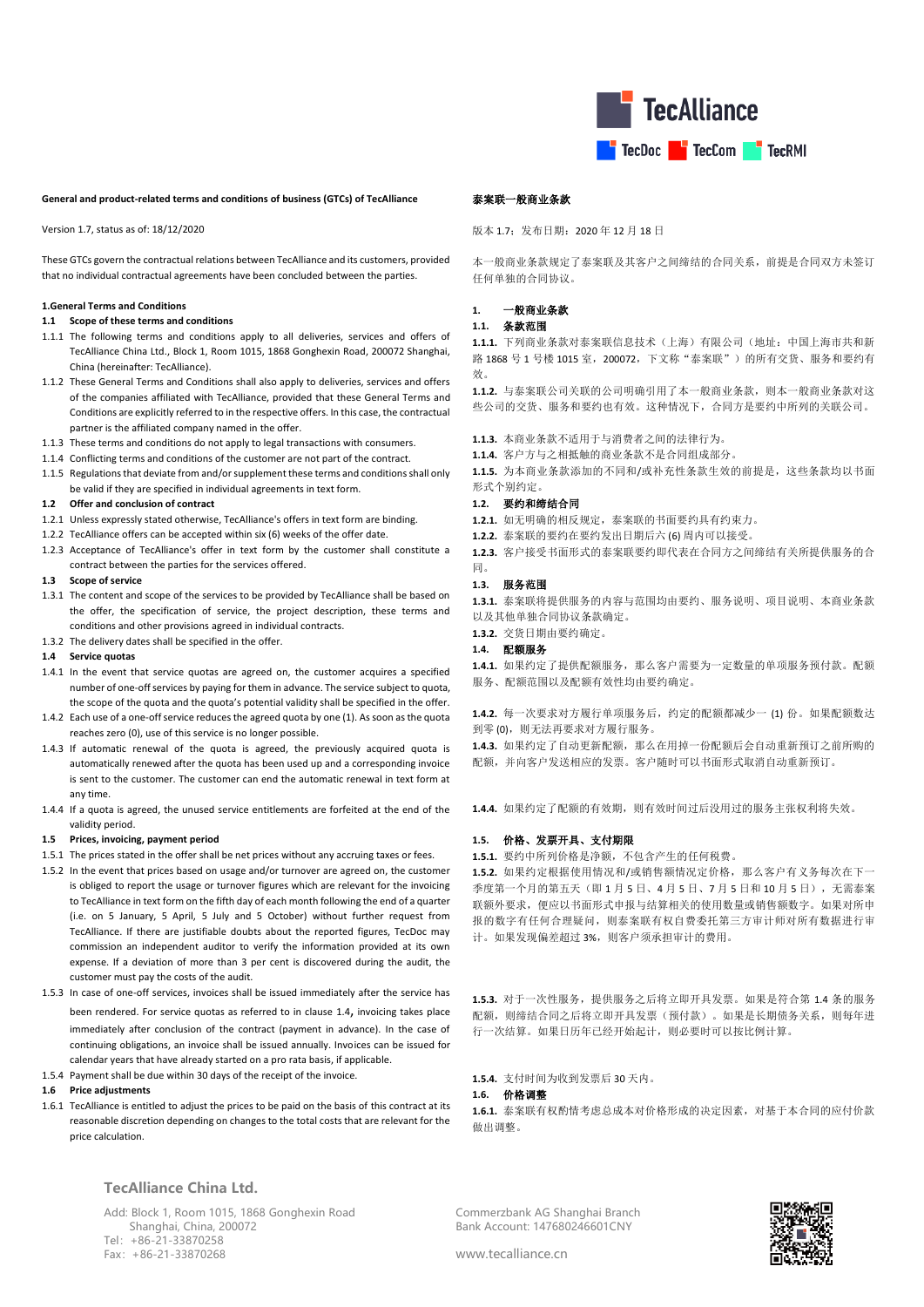

- 1.6.2 The total costs shall consist primarily of costs for the provision of our products (e.g. for hardware and software, hosting services, operation of technical infrastructure, technical service), costs for customer administration (e.g. for support, billing and IT systems), service and personnel costs, other costs (e.g. administration, energy, rentals, IT systems) and charges for taxes, fees and other government levies.
- 1.6.3 A price adjustment may be considered if and insofar as the total costs which are relevant for the price calculation increase or decrease after conclusion of the contract. TecAlliance shall apply objectively verifiable standards when adjusting the price within the framework of its right to determine the performance.
- 1.6.4 Price increases shall be communicated to the customer in text form. The change shall be considered to have been accepted if the customer does not raise an objection in text form within a period of six (6) weeks after the disclosure of the change. This consequence shall explicitly be pointed out to the customer as part of the disclosure of the change. If the customer objects to the intended price increase in due time and form, the contract shall continue to apply under the previous conditions.
- 1.6.5 Price reductions shall be communicated to the customer in text form.
- 1.6.6 Irrespective of the above provisions, TecAlliance is entitled (in the event of an increase of the statutory value added tax) and obliged (in the event of a reduction) to adjust the prices accordingly at the time of the respective change, without the customer being entitled to object.

#### **1.7 Term and termination of the Contract**

- 1.7.1 The contractual period for one-off services shall end when the service has been provided in full.
- 1.7.2 The contractual period for services subject to quota (claus[e 1.4\)](#page-0-0) shall end when the last one-off service has been provided (quota = 0) or when the agreed validity period expires, whichever occurs first.
- <span id="page-1-0"></span>1.7.3 Long-term obligations shall be concluded for an indefinite period, but for a term of no less than two (2) years. After the expiration of the minimum contractual term, the contract may be terminated with a notice period of three (3) months to the end of the calendar year.
- 1.7.4 The right to termination for due cause shall remain unaffected.
- 1.7.5 In the event of a sale of the customer's company by way of an asset deal and/or a share deal, in which more than 25 per cent of the shares are sold, TecAlliance has a right of extraordinary termination.
- 1.7.6 Notice of termination for whatever reason must be provided in text form.

### **1.8 Liability**

- 1.8.1 The liability of TecAlliance shall be limited to the foreseeable, direct average damage that is typical of the contract. No compensation shall be granted for indirect damage or subsequent damage or particularly for lost profits. This limitation of liability shall not apply to loss of life, physical injury or damage to the health of the customer, where such injuries or damage are attributable to TecAlliance. The same shall apply to claims by the customer under the product liability or within the scope of a guarantee expressly assumed by TecAlliance.
- 1.8.2 In other respects, the liability of the parties shall be governed by the statutory provisions.

#### **1.9 Amendments to the GTCs**

**1.9.1** TecAlliance shall be entitled to make amendments to these GTCs with effect for the future. The customer shall be notified of the amendment in text form. The change shall be considered to have been accepted if the customer does not raise an objection in text form within a period of six (6) weeks after the disclosure of the change. This consequence shall explicitly be pointed out to the customer as part of the disclosure of the change. If the customer objects to the intended change in due time and form, the contract shall continue to apply under the previous conditions.

### **1.10 Other provisions**

- 1.10.1The customer is obligated to notify TecAlliance immediately of any changes to company and contact information relevant to the contract.
- 1.10.2The customer may only transfer rights and obligations arising from or in connection with the contract to third parties after receiving the express advance consent of TecAlliance in text form.
- 1.10.3TecAlliance shall be entitled to render services through subcontracted third parties, in whole or in part. TecAlliance shall be liable for the provision of services by subcontractors as it is liable for its own actions.

## **TecAlliance China Ltd.**

Add: Block 1, Room 1015, 1868 Gonghexin Road Shanghai, China, 200072 Tel:+86-21-33870258 Fax:+86-21-33870268

**1.6.2.** 总成本尤其包括提供我方产品的供应成本(例如:硬件和软件、托管服务、 运营技术基础设施、技术服务)、客户管理成本(例如:客服、结算和 IT 系统)、 服务和人事成本、其他成本(例如: 管理、能源、租金、IT 系统)以及产生的税、 费和其他国家规定的费用。

**1.6.3.** 当且只要缔结合同后对价格计算有决定影响的总成本增加或减少,则需进行 价格调整。泰案联进行价格调整时将采取客观合理的标准。

**1.6.4.** 如果价格调高,则将以书面形式向客户公告。如果客户未在知悉此次更改后 的六 (6) 周期限内以书面形式提出异议,则此次更改生效。公布更改时,将会明确向 客户提示后果。如果客户按规定的期限和形式对有意的价格调高提出异议,则合同 继续依据此前的条款有效。

### 1.6.5. 如果价格调低, 则将以书面形式告知客户。

**1.6.6.** 无论之前的条款如何,法定增值税调高时,泰案联有权从发生变化之时相应 调整价格;在法定增值税调低的情况下,有义务从发生变化之时相应调整价格,客 户无权提出异议。

### **1.7.** 合同存续期与解约

**1.7.1.** 一次性服务的合同存续期在提供完整服务后结束。

**1.7.2.** 配额服务的合同存续期(第 [1.4](#page-0-0) 条)在提供最后一次单次服务(配额 = 0)后 或者约定的存续期结束后结束(以先结束的日期为准)。

**1.7.3.** 长期债务关系结束时间不确定,但至少须持续两(2) 年。过了最短合同存续期 之后,可在日历年结束前三 (3) 个月内解约。

**1.7.4.** 因重大事由解约的权利不受影响。

**1.7.5.** 如果客户公司通过资产交易和/或股票交易的方式出售,如果售出的股份超过 25%,则泰案联有权提出非常规解约。

## **1.7.6.** 无论因何种原因提出解约,都需要以书面形式提出。

## **1.8.** 责任

**1.8.1.** 泰案联的责任仅限于可预见的、合同典型的、平均的直接损失。不赔偿间接 损失、衍生损失、尤其是利润损失。此责任限制条款对于泰案联造成的客户生命、 肢体或健康损害无效。客户基于产品责任,或者在泰案联明确接受的责任范围内的 权利主张,也同样适用。

**1.8.2.** 除此以外,合同方的责任从法律规定。

#### **1.9.** 一般商业条款的变更

**1.9.1.** 泰案联有权更改本一般商业条款,且更改对将来产生效力。将会以书面形式 向客户公告此更改。如果客户未在知悉此次更改后的六 (6) 周期限内以文字形式提出 异议,则此次更改生效。公布更改时,将会明确向客户提示后果。如果客户按规定 的期限和方式对有意的更改提出异议,则合同继续依据此前的条款有效。

## **1.10.** 其他条款

**1.10.1.**客户有义务立即向泰案联告知与合同相关的公司信息与联系信息的更改情 况。

**1.10.2.**只有在获得泰案联明确书面许可之后,客户才可向第三方转移与合同相关的 权利与义务。

**1.10.3.**泰案联有权委托第三方以承包商的身份提供全部或部分服务。泰案联对承包 商提供的服务以及自身的行为负责。

Commerzbank AG Shanghai Branch Bank Account: 147680246601CNY

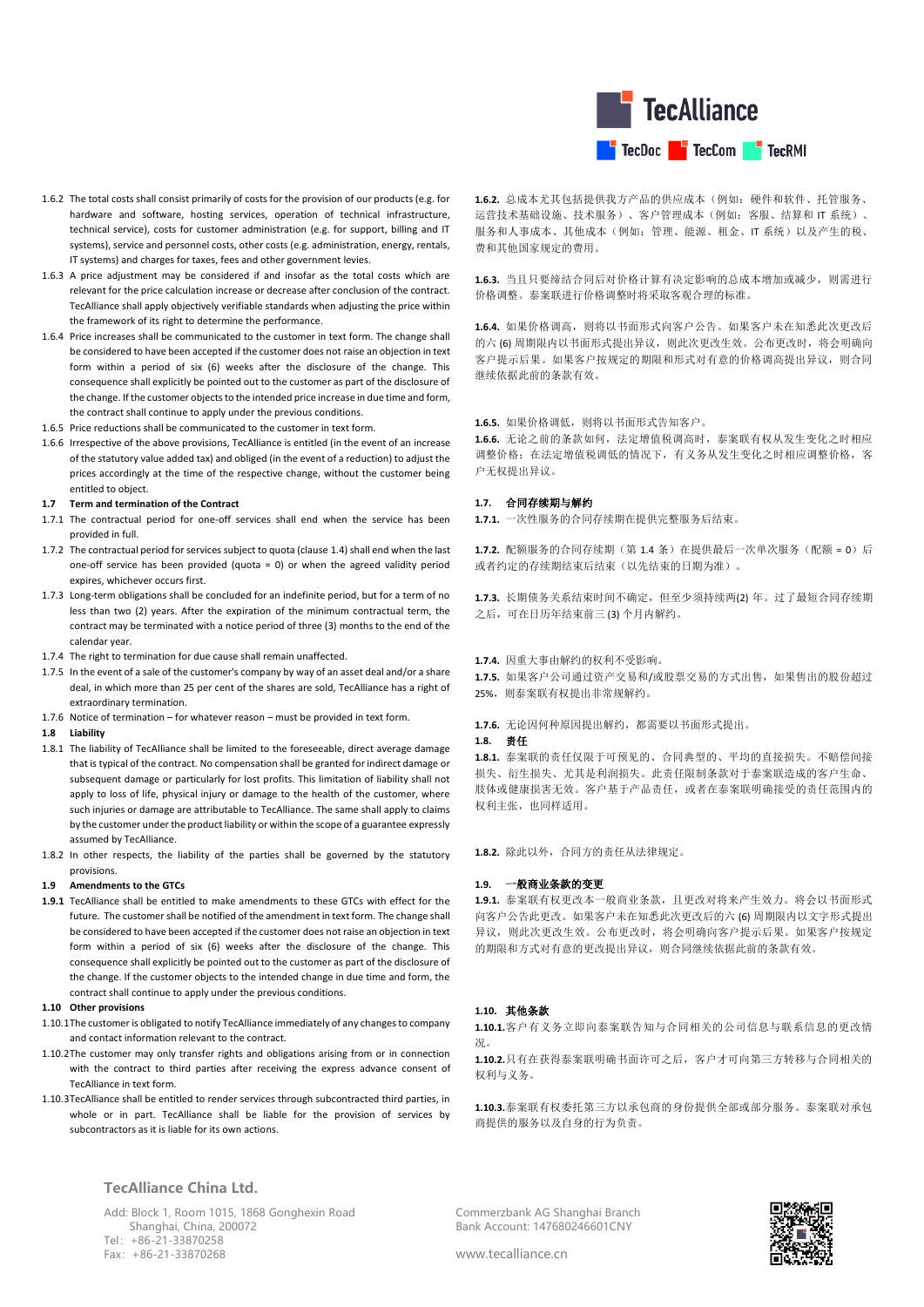

- 1.10.4 In the event the customer merges with another company, this contract shall apply only to the part of the customer existing at the time of the signing of the contract. If the customer splits up into separate companies, then this contract shall only be transferred to one legal successor.
- 1.10.5 The customer may only assert a right of retention for claims arising from the respective contract.
- 1.10.6 The contract shall be exclusively subject to the law of the People's Republic of China with the exclusion of the United Nations Convention on Contracts for the International Sale of Goods of 11/04/1980 (UN Sales Convention).
- 1.10.7 The place of performance for all deliveries and services arising from the contract shall be the registered office of TecAlliance.
- <span id="page-2-0"></span>1.10.8 In the event of disputes arising from or in connection with this contract, the parties shall first attempt to settle these through negotiation. The obligation to settle disputes through negotiation shall be regarded as met if, following a request in text form for the commencement of negotiations by one of the parties, the parties have exchanged views on the subject matter of the dispute in written form, verbally or by telephone. If the dispute has not been fully settled within 30 days after receipt of a request to commence negotiations, the dispute shall be subject to legal action pursuant to the following provisions.
- 1.10.9 If the customer has its registered office within the People's Republic of China, all disputes arising from or in connection with this contract and not settled by negotiations pursuant to claus[e 1.10.8](#page-2-0) shall be subject to due legal process. The exclusive place of jurisdiction for all legal disputes arising from this contract shall be the registered office of TecAlliance, provided that both parties are businesses or legal entities under public law.
- 1.10.10 If the customer has its registered office outside the People's Republic of China, all disputes arising from or in connection with this contract and not settled by negotiations pursuant to claus[e 1.10.8](#page-2-0) shall be finally settled by a court of arbitration at Shanghai International Economic and Trade Arbitration Commission/Shanghai International Arbitration Center. The court of arbitration shall consist of a single judge. The place of arbitration and venue of hearing shall be both the registered office of TecAlliance. The language of the proceedings shall be English. The unsuccessful party shall bear all the costs of arbitral proceedings.
- 1.10.11 All annexes and documents mentioned in these terms and conditions are an integral part of the contract.
- 1.10.12 If these terms and conditions are provided in a language other than English, this shall be for information purposes only. The English version of these terms and conditions shall be the only binding version for the contracting parties.

### **1.11 Orders using the TecAlliance online shop**

## **1.11.1 Scope**

- **1.11.1.1** TecAlliance operates a sales platform at the URL https://solutions.tecalliance.net (online shop).
- **1.11.1.2** To the extent that the conditions in this section differ from the remainder of the GTCs, the conditions of this section shall apply to orders placed by the Customer in the online shop.

### **1.11.2 Offer and conclusion of contract**

- **1.11.2.1** Each customer order made via the online shop is considered an offer from the Customer to TecAlliance for the conclusion of a contract regarding the ordered products.
- **1.11.2.2** Upon receipt of the order by TecAlliance, the Customer shall receive an e-mail confirming receipt of the order by TecAlliance and stating its details (order confirmation).
- **1.11.2.3** The order confirmation constitutes an acceptance of the Customer's offer.

## **1.11.3 Subscription**

- **1.11.3.1** Certain products may be ordered in the online shop on a subscription basis. The Customer has the possibility of selecting this option during the order process.
- **1.11.3.2** By ordering a subscription, an obligation for continuous payment is established that lasts 12 months
- **1.11.3.3** The subscription is automatically extended by a further 12 months unless it is cancelled before the end of the contract term in the customer area of the online shop.
- **1.11.4 Delivery**

# **TecAlliance China Ltd.**

Add: Block 1, Room 1015, 1868 Gonghexin Road Shanghai, China, 200072 Tel:+86-21-33870258 Fax:+86-21-33870268

**1.10.4.**如果客户被合并,则本合同仅针对签订合同当时存在的客户部分有效。如果客 户拆分为多家公司,则本合同仅转移给合法继承人。

**1.10.5.**客户仅能在各个合同内对其产生的权利主张同时履行抗辩权。

**1.10.6.**本合同仅适用中华人民共和国的法律,不适用 1980 年 4 月 11 日颁布的《联合 国国际货物销售合同公约》(《联合国销售法》)。

**1.10.7.**本合同规定的所有交货和服务的履约地点均为泰案联的住所地。

**1.10.8.**发生因为本合同导致的以及与本合同相关的纠纷时,合同双方有义务首先通过 谈判方式解决纠纷。当合同一方以书面形式要求进行谈判,合同双方以文字、口头或 远程通话形式就纠纷对象进行了沟通,则视作履行了谈判义务。如果在收到谈判要求 后 30 天内未能通过谈判完全解决纠纷,则应根据下列条款采取法律途径解决纠纷。

**1.10.9.**如果客户所在地在中华人民共和国境内,则所有因为本合同导致的以及与本合 同相关且不能通过第 [1.10.8](#page-2-0) 条规定的谈判解决的纠纷都须采取普通民事诉讼程序。合 同各方如果都是商事主体或公法法人,泰案联的住所地是专属的司法管辖地。

**1.10.10.** 如果客户所在地不在中华人民共和国境内,则因为本合同导致的以及与 本合同相关且不能通过第 [1.10.8](#page-2-0) 条规定的谈判解决的纠纷,都将提交上海国际经济贸 易仲裁委员会/上海国际仲裁中心。仲裁庭由一名独任仲裁员构成。仲裁地点和开庭 地点均为泰案联住所地。仲裁语言为英语。败诉一方承担对方全部费用。

**1.10.11.** 本商业条款中所提及的所有文件和文档均为合同组成部分。

**1.10.12.** 如果采用非英文语言提供本商业条款,则该语言版本的商业条款仅供参 考。本商业条款的英文版为对合同双方有效的唯一版本。

## **1.11.** 通过泰案联在线商店订购

### **1.11.1.**有效范围

**1.11.1.1.** 泰 案 联 运 营 了 一 个 互 联 网 销 售 平 台 ( 在 线 商 店 ) https://solutions.tecalliance.net。

**1.11.1.2.** 如果本章节的条款与一般商业条款的其他条款存在偏差,则客户通过在 线商店进行的订购适用本章节的条款。

### **1.11.2.**要约和缔结合同

**1.11.2.1.** 客户通过在线商店进行的每次订购都视为客户向泰案联发出就所订购产 品订立买卖合同的要约。

**1.11.2.2.** 订购送达至泰案联后,客户收到一封电子邮件,其确认订购送达至泰案 联并列出订购的详细信息(订单确认)。

**1.11.2.3.** 确认订单即代表接受客户的要约。

### **1.11.3.**订阅

**1.11.3.1.** 特定产品可于在线商店以订阅方式进行订购。客户可在订购过程中选择 该产品。

**1.11.3.2.** 通过订购订阅产品,将构成长期债务关系,其有效期为十二 (12) 个月。

**1.11.3.3.** 如果未在合同存续期结束前于在线商店的客户区域中解约,则订阅将自 动延长, 日延期十二 (12) 个月。

### **1.11.4.**发货

Commerzbank AG Shanghai Branch Bank Account: 147680246601CNY

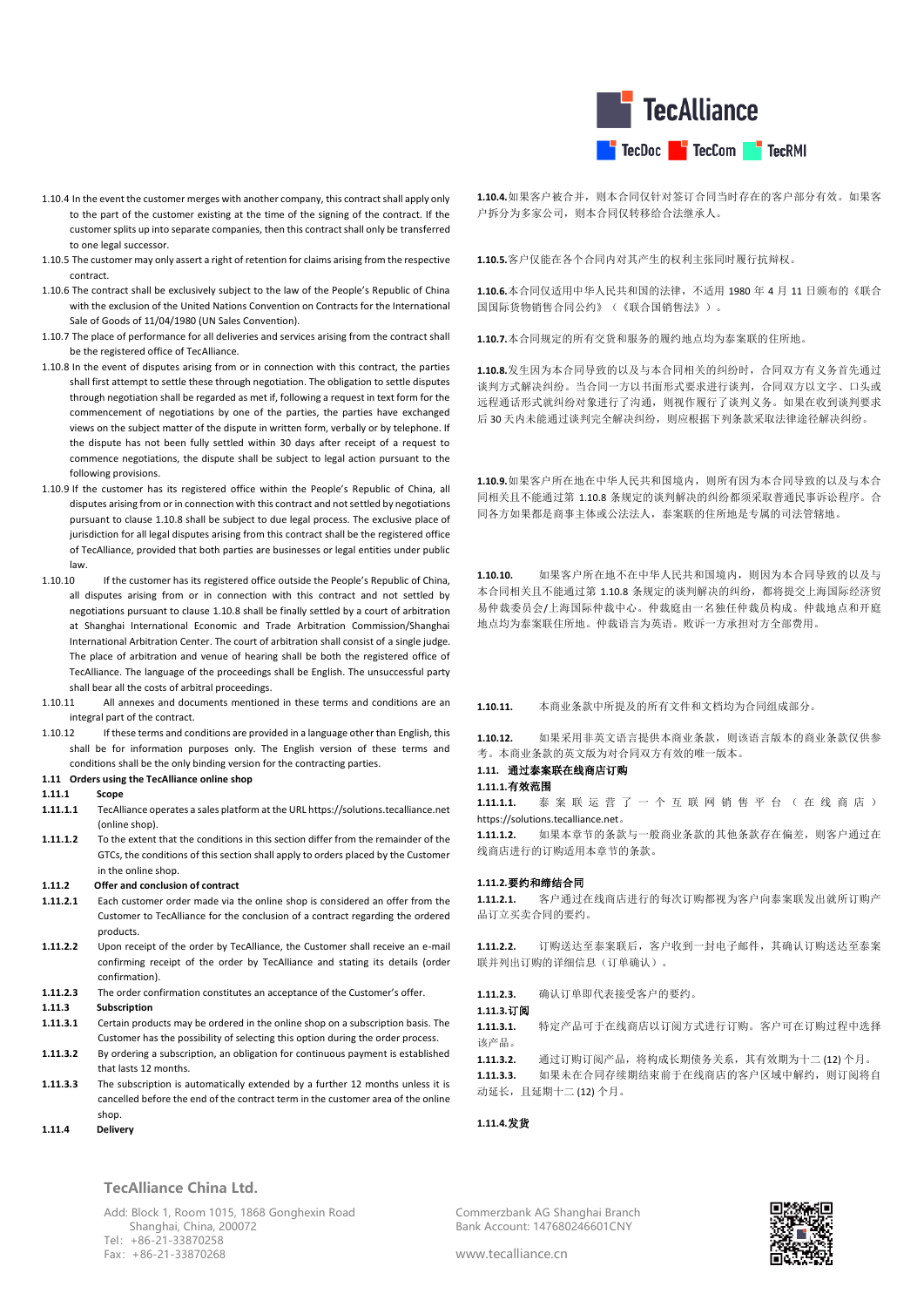

 The access data for the ordered products will be made available to the Customer in the customer area of the online shop following full payment.

### **1.11.5 Payment and due date**

**1.11.5.1** Payment shall be made using one of the methods of payment offered during the order process.

**1.11.5.2** Payments are due upon conclusion of the contract.

### **1.12 Use of user-generated data**

- 1.12.1 TecAlliance is authorised to use all data generated when using TecAlliance products (user-generated data) for its own purposes in any current or future TecAlliance products and to exploit it commercially.
- 1.12.2 This particularly affects data that has been provided to TecAlliance by users themselves, data that accrues when using TecAlliance products, log files and statistics.
- 1.12.3 Personal data falling within the scope of People's Republic of China Law on Personal Information Protection is explicitly excluded from this authorisation. Processing of personal data has been conclusively described in the TecAlliance data protection statement.

### **2 Product-related terms and conditions**

#### **2.1 Databases (data)**

**2.1.1 General provisions**

#### **2.1.1.1 Content of the service**

- 2.1.1.1.1 The content of the service is the provision of a database and database contents in accordance with the contractual arrangements.
- 2.1.1.1.2 Details of the database provided can be found in the specification of service.
- 2.1.1.1.3 TecAlliance is entitled to safeguard the database and its contents with protective technical measures in order to protect them against unauthorised copying. The customer is not entitled to remove or circumvent these protective measures.

### **2.1.1.2 Granting of rights of use**

- 2.1.1.2.1 The customer acknowledges that the provided database and its contents are works protected by copyright and ancillary copyright.
- 2.1.1.2.2 TecAlliance shall grant the customer the non-exclusive, non-transferable and non-sublicensable right, limited in time to the duration of the contract, to duplicate and distribute the database and the database contents and to make them publicly accessible exclusively for the projects named in the project description, in accordance with the provisions of these terms and conditions.
- 2.1.1.2.3 The customer is entitled to use service providers within the framework of the projects specified in the project description and to transfer the database and database contents to them within this framework. This shall not affect the customer's responsibility for compliance with these contractual conditions.
- 2.1.1.2.4 Any use going beyond the contractual agreement, as well as the transfer of the database and the database contents to third parties, shall be prohibited.

### **2.1.1.3 Customer obligations**

- 2.1.1.3.1 The customer is obligated to install an effective security mechanism to protect against changes, unauthorised duplication, distribution or manipulation of TecDoc data (e.g. firewall) in accordance with the current state of the art. In particular, the customer must ensure that any modification or systematic reading of the database, in particular the downloading thereof, is technically impossible.
- 2.1.1.3.2 TecAlliance is entitled, but not obligated, to examine the customer's project with respect to its use pursuant to the contract. To this end, the customer is obligated to grant TecAlliance an appropriate test access to the project free of charge.

### **2.1.1.4 Web service/data stream**

 If the database is provided via a web service, the following conditions shall also apply.

### 2.1.1.4.1 **Implementation period**

- 2.1.1.4.1.1 After the conclusion of the contract, the customer shall be granted an implementation period of sixty (60) calendar days upon request. This starts with the transmission of the relevant account data by TecAlliance.
- 2.1.1.4.1.2 The implementation period shall be used for the integration of the web service into the customer's system. A production use of the web service and the provision of public access to the database shall be prohibited during the implementation period.

## 完全付款后,将于在线商店的客户区域中提供所订购产品的访问信息。

### **1.11.5.**支付和到期支付

**1.11.5.1.** 支付可以通过订购流程中提供的任意支付方式完成。

**1.11.5.2.** 费用应在缔结合同时到期支付。

### **1.12.** 用户生成数据的使用

**1.12.1.**泰案联有权将使用泰案联产品期间生成的所有数据(用户生成数据)出于自身 目的用于所有当前和未来的泰案联产品并进行经济性地利用。

**1.12.2.**其中尤其包括由用户自行向泰案联传输的数据、使用泰案联产品期间产生的数 据、记录文件和统计数据。

**1.12.3.**明确声明其中不包括《中华人民共和国个人信息保护法》规定的个人信息。对 个人信息的处理最终在泰案联数据保护声明中进行说明。

### **2.** 与产品相关的商业条款

### **2.1.** 数据库 **(Data)**

**2.1.1.** 一般条款

#### **2.1.1.1.** 服务内容

- 2.1.1.1.1. 服务内容是根据合同条款提供一个数据库和数据库内容。
- 2.1.1.1.2. 所提供数据库的详细情况由服务说明确定。

2.1.1.1.3. 泰案联出于防止遭到未经授权地复制的目的,有权采取技术手段保护数 据库和数据库内容。客户无权删除或规避此类保护措施。

### **2.1.1.2.** 授予使用权

2.1.1.2.1. 客户认可,提供的数据库和数据库内容属于受著作权和邻接权保护的作 品。

2.1.1.2.2. 泰案联向客户授予非排他性、时间仅限于本合同存续期、不可转让和不 可再许可的复制、传播、公开数据库和数据库内容的权利,此权利仅针对项目说明中 提及的项目且须符合本商业条款中的条款。

2.1.1.2.3. 客户有权在项目描述的范围内将所描述的项目委托给服务商,并在此范 围内将数据库和数据库内容交给服务商。客户遵守本合同条款的责任不受影响。

2.1.1.2.4. 不允许任何超出合同约定用途的使用以及向第三人转交数据库和数据库 内容。

#### **2.1.1.3.** 客户义务

2.1.1.3.1. 客户有义务安装最新技术水平且有效的防护机制(例如:防火墙),防 止泰案联数据遭到更改、未经授权地复制、传播或人为篡改。客户尤其须确保,能从 技术层面防止数据库遭到更改或系统性读取,尤其是被下载。

2.1.1.3.2. 泰案联有权检查客户的项目是否符合合同规定的用途,但这并非义务。 为此,客户有义务为泰案联免费提供相应的项目测试访问途径。

### **2.1.1.4.** 网络服务**/**数据流

如果通过网络服务提供数据库,则还适用下列条款。

#### 2.1.1.4.1 实施阶段

2.1.1.4.1.1. 缔结合同后,将根据客户需求为其提供为期六十 (60) 个日历日的实施阶 段。这一期限从泰案联发送相应的账户信息开始起计。

2.1.1.4.1.2. 实施阶段用于将网络服务嵌入到客户系统中。实施阶段不可对网络服务 进行生产性使用和公开访问数据库。

## **TecAlliance China Ltd.**

Add: Block 1, Room 1015, 1868 Gonghexin Road Shanghai, China, 200072 Tel:+86-21-33870258 Fax:+86-21-33870268

Commerzbank AG Shanghai Branch Bank Account: 147680246601CNY

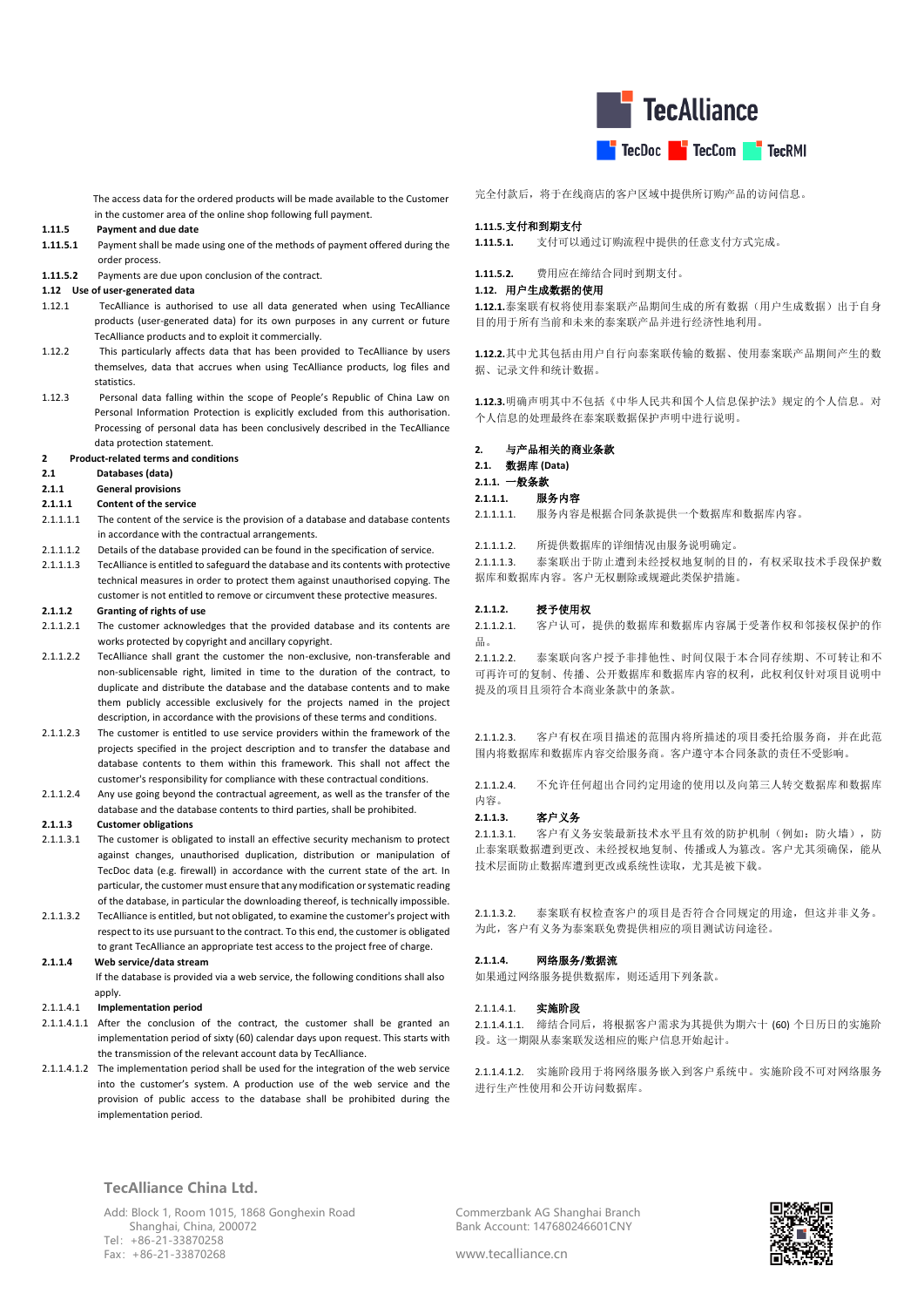

- 2.1.1.4.1.3 A one-off set-up fee shall be due for the implementation period. Licence fees shall not be incurred during the implementation period.
- 2.1.1.4.1.4 The implementation period shall not be credited against the minimum term of the contract.
- 2.1.1.4.2 **Right of termination**

 The customer may terminate the contract with immediate effect during the first thirty (30) calendar days of the implementation period.

- 2.1.1.4.3 **Caching**
- 2.1.1.4.3.1 All access to the database and database content must be via the Web Service.
- 2.1.1.4.3.2 The temporarily storage of Web Service data (caching) is permitted, provided that it is used exclusively for user inquiries and lasts only until the next update of the respective data in the Web Service, however no more than 30 days.
- 2.1.1.4.3.3 Data from "RMI Notes" and data that is billed based on use (e.g. per click, per query, based on volume) may not be stored temporarily.
- 2.1.1.4.3.4 Data for invoice and delivery documents may be stored indefinitely.
- **2.1.1.5 Violation of the contractual conditions/contractual penalty**
- 2.1.1.5.1 If the customer violates the terms of the contract and does not provide a remedy within a reasonable time in response to a warning by TecAlliance, all rights of use granted under this contract shall immediately become invalid and automatically revert to TecAlliance. In this case, the customer shall immediately and completely stop using the database, delete all copies existing on its systems and delete any backup copies made or return them to TecAlliance.
- 2.1.1.5.2 Each individual culpable violation of the contractual conditions by the customer shall result in the payment of an appropriate contractual penalty to TecAlliance. The amount of the contractual penalty shall be determined by TecAlliance at its reasonable discretion but shall not be less than RMB 80,000 in cases of infringement of intellectual property. In the event of a dispute, the amount of the contractual penalty may be reviewed by the competent court. Further rights of TecAlliance remain unaffected. In the event of a claim for compensation, the contractual penalty shall be set off against the compensation.

#### **2.1.1.6 Consequences of the termination of the contract**

In the event of termination of the contract  $-$  for whatever reason  $-$  the customer shall immediately and completely desist from using the database, delete all copies existing on its systems, and delete any backup copies made or return them to TecAlliance. This obligation shall not apply if and as long as the storage of the data is required on the basis of a statutory storage obligation.

#### **2.1.2 Special provisions for TecDoc Catalogue Data**

### **2.1.2.1 Content of the service**

2.1.2.1.1 The fact that the article data contained in the "TecDoc Catalogue Data" database originates from data suppliers and is not checked by TecAlliance for correctness, completeness or currency represents an important basis of the contract.

### **2.1.2.2 Scope of use**

- 2.1.2.2.1 The customer's right of use includes the use of the article data of the agreed brands in the agreed languages. The customer is advised that certain data is subject to country-specific restrictions. The use of the data outside the permitted countries is the sole responsibility of the customer.
- 2.1.2.2.2 The database may only be used in connection with new parts, refurbished parts or replacement parts. Reconditioned parts and replacement parts are reconditioned used parts that are branded by a trademark or by the remanufacturer and that do not differ substantially in terms of quality, function and durability from new parts.
- 2.1.2.2.3 Use of the data for the used parts trade shall not be permitted. Used parts are parts that are reused without further reworking and still bear the trademark of the vehicle manufacturer or the original parts manufacturer.
- 2.1.2.2.4 The use of the article data for original spare parts of car manufacturers is prohibited. Original spare parts are those parts that bear the trademark of the vehicle manufacturer.
- 2.1.2.2.5 The customer may only display article data of articles that it actually sells. It is sufficient for the customer to always have the displayed articles in its product range. In this case, the temporary unavailability of an article is not relevant.
- 2.1.2.2.6 The customer is obliged to indicate at least the following article data with each article: brand name of the manufacturer, article number of the manufacturer,

### 2.1.1.4.1.3. 针对实施阶段将收取一笔一次性安装费用。实施阶段不会产生许可费。

2.1.1.4.1.4. 实施阶段不计算在最短合同存续期内。

### 2.1.1.4.2. 合同解除权

客户可在实施阶段的前三十 (30) 个日历日内解除合同,且解约立即有效。

## 2.1.1.4.3. 缓存

2.1.1.4.3.1. 始终需要通过网络服务调取数据库和数据库内容。

2.1.1.4.3.2. 可以暂时性中途存储网络服务的数据(缓存),前提是此存储仅限于用户 询盘并且仅限于截至下一次更新网络服务中相关数据的这段时间,但最长为三十 (30) 天。

2.1.1.4.3.3. 不得缓存"RMI Notes" 中的数据和根据使用情况进行计费的数据(例如: 每次点击、每次检索、根据总量而定)。

2.1.1.4.3.4. 发票和交货文档中的数据可以无期限存储。

## **2.1.1.5.** 违反合同条款**/**违约金

2.1.1.5.1. 如果客户违反了合同条款,并且在收到泰案联的违约警告后没有在适当的 期限内采取补救措施,则本合同规定的所有使用权立即失效且将被泰案联自动收回。 这种情况下,客户须立即完全停止数据库的使用,将其系统中现有的副本以及创建的 任何备份删除或交给泰案联。

2.1.1.5.2. 客户对于任何一次违反合同条款且需要承担赔偿责任的行为,都须向泰案 联支付适当的违约金。违约金的额度由泰案联酌情决定,侵犯知识产权的情况下,则 不低于人民币 80,000 元。发生纠纷的情况下,违约金的额度由主管法院进行审核。泰 案联的其他权利要求不受影响。主张损失赔偿的情况下,违约金与损失赔偿金折抵。

#### **2.1.1.6.** 结束合同的后果

结束合同的情况下,无论出于何种原因,客户须立即完全停止数据库的使用,将其系 统中现有的副本以及创建的任何备份删除或交给泰案联。当且仅当基于法定保存义务 而需要进行存储,则不存在此义务。

## **2.1.2.** 泰多克目录数据库(**TecDoc Catalogue Data**)的特别条款

## **2.1.2.1.** 服务内容

2.1.2.1.1. 一项重要的合同基础在于,"泰多克目录数据库"(TecDoc Catalogue Data)中包含的产品信息来自于数据供应商,且泰案联未检查其正确性、完整性和实 时性。

### 2.1.2.2.  **伸**用范围

2.1.2.2.1. 客户的使用权包括采用约定的语言使用约定品牌的产品数据。特此提醒客 户,特定数据仅限用于特定国家。如果在允许的国家以外使用数据,则责任由客户独 立承担。

2.1.2.2.2. 该数据库只能够与新零件、翻新零件或替换零件搭配使用。翻新零件和替 换零件是指标记有贸易商或翻修商品牌的翻新二手零件,与新零件的质量标准、功能 和使用寿命没有重大差别。

2.1.2.2.3. 不允许为了二手零件交易而使用数据。二手零件是指无需制造商进一步加 工便可使用且还带有汽车制造商或原产零件制造商商标的零件。

2.1.2.2.4. 禁止将产品数据用于汽车制造商的原装备件。原装备件是指带有汽车制造 商商标的零件。

2.1.2.2.5. 仅允许客户展示其实际运营产品的产品数据。客户将所展示的产品导入商 品品种即可。某产品暂时缺货于此无碍。

2.1.2.2.6. 客户有义务为每个产品至少显示下列产品数据:制造商品牌名称、制造商 产品编号、存在的任何产品限制。这些信息必须以简单的形式与产品信息关联在一起 予以提供。

## **TecAlliance China Ltd.**

Add: Block 1, Room 1015, 1868 Gonghexin Road Shanghai, China, 200072 Tel:+86-21-33870258 Fax:+86-21-33870268

Commerzbank AG Shanghai Branch Bank Account: 147680246601CNY

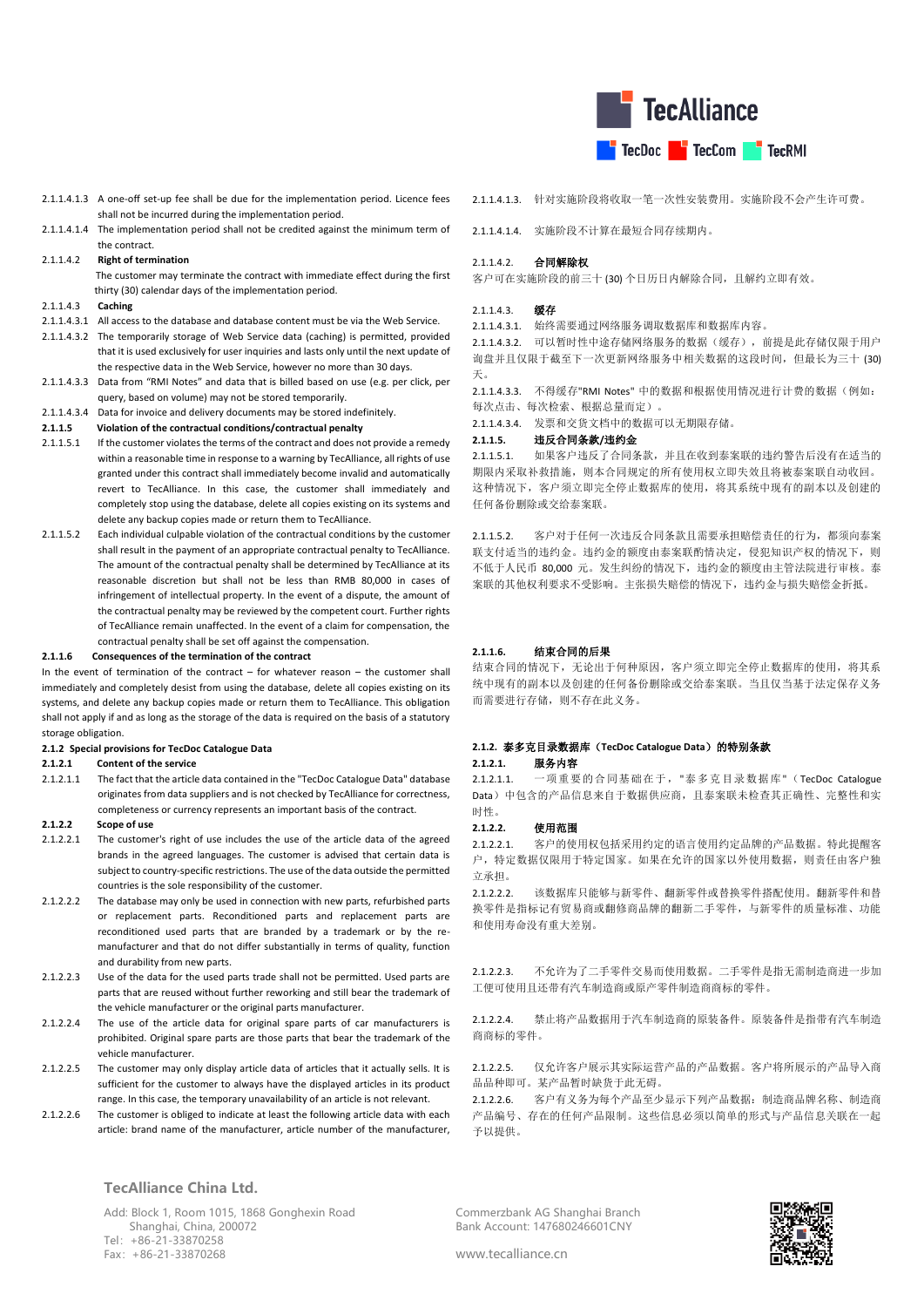

any product restrictions. This information must be made accessible in a simple way in direct connection with the article information.

- 2.1.2.2.7 Additional information and images relating to an article (e.g. links to OEM numbers, technical information, installation information and dimensions) may only be used in conjunction with the respective article.
- 2.1.2.2.8 Where manufacturers have provided cross-references to vehicle manufacturer numbers or competitor products, these may only be used in the provided allocation. The customer is not entitled to add cross-references that are not already available in the database.
- 2.1.2.2.9 Use of the TecDoc Catalogue Data database and the database contents for advertisements (e.g. banner advertising, retargeting and newsletters) for the project named in the project description is permitted. This does not include the right to publish the database and/or database contents with third-party providers (e.g. sales platforms, price comparison portals, product test platforms).

### **2.1.2.3 Obligations to provide information**

## 2.1.2.3.1 **"TecDoc Inside" signet**

After conclusion of the contract, the customer is obligated to apply the "TecDoc inside" signet provided by TecAlliance, in colour or black and white, to the homepage of the online shop and/or to the packaging and/or to the programme of the offline catalogue and/or to any other medium in which the database is published. Editing the logo is not permitted. Only the size of the logo may be altered, maintaining the aspect ratio, where the width may not be less than 100 pixels or 3 cm.

## 2.1.2.3.2 **Copyright notice**

The customer is obligated to include the text of the notice published at https://www.tecalliance.net/de/copyright-note/ on the homepage of the online shop and/or on the packaging and/or in the programme of the offline catalogue and/or in any other medium in which the TecDoc Catalogue Data database or database contents are published. The notice must be shown in the chosen project language. The notice must not be edited. The font size must be at least 10 pt. The text colour must significantly stand out from the background.

As an alternative, this obligation can be satisfied by linking the "TecDoc Inside" signet to the page https://www.tecalliance.net/de/copyright-note/.

### 2.1.2.3.3 **Supplementary information**

The customer is obligated to inform all users, by means of a notice, that they may have to obtain supplementary information to ensure that the part identified in the database in fact corresponds to the part searched for and is suitable for the vehicle in question. TecAlliance does not specify the wording of the notice.

### **2.1.2.4 Further obligations of the customer**

The Customer must ensure that the published data is immediately updated and correctly and completely presented. The customer must indicate the version and the validity of the respective data.

### **2.1.3 Special provisions for TecDoc Reference Data**

### **2.1.3.1 Scope of use**

- 2.1.3.1.1 The contractually agreed right of use includes the use of the reference data for the selected regions in the selected languages. The customer is advised that certain data is subject to country-specific restrictions.
- 2.1.3.1.2 The database may only be used in connection with new parts, refurbished parts or replacement parts. Reconditioned parts and replacement parts are reconditioned used parts that are branded by a trademark or by the remanufacturer and that do not differ substantially in terms of quality, function and durability from new parts.
- 2.1.3.1.3 Use of the data for the used parts trade shall not be permitted. Used parts are parts that are reused without further reworking and still bear the trademark of the vehicle manufacturer or the original parts manufacturer.
- 2.1.3.1.4 The right to use this data for purposes that do not fall within the scope of clause 2.1.3.1.2, especially linking this data with other data to provide one's own services, is subject to prior approval by TecAlliance in written form.

### **2.1.3.2 Obligations to provide information**

### 2.1.3.2.1 **"TecDoc Inside" signet**

After conclusion of the contract, the customer is obligated to apply the "TecDoc inside" signet provided by TecAlliance, in colour or black and white, to the homepage of the online shop

**TecAlliance China Ltd.**

Add: Block 1, Room 1015, 1868 Gonghexin Road Shanghai, China, 200072 Tel:+86-21-33870258 Fax:+86-21-33870268

2.1.2.2.7. 产品的补充信息和图片(例如:与 OEM 编号的关联、技术信息、安装信 息、尺寸信息)只能够与相应的产品搭配使用。

2.1.2.2.8. 如果制造商提供了汽车制造商编号或竞争产品的交叉参考信息,那么仅 允许在已提供的分类范围内进行使用。客户无权创建数据库中没有的交叉参考信息。

2.1.2.2.9. 允许将泰多克目录数据库(TecDoc Catalogue Data)和数据库内容应用于 项目描述中所描述项目的广告中(例如:横幅广告、重新定向、新闻通讯)。其中不 包括在第三方供应商那里(例如:销售平台、价格对比门户网、产品测试平台)公布 数据库和/或数据库内容的权利。

### **2.1.2.3.** 提示义务

## 2.1.2.3.1. **"TecDoc inside"** 标志

客户有义务将泰案联在缔结合同后提供的 "TecDoc inside" 标志以彩色或黑白色格式显 示于在线商店的初始页和/或包装上和/或离线目录产品单和/或公布数据库的其他任何 媒介上。不可对该标志进行编辑。只允许在保持宽高比的基础上更改标志大小,并且 宽度不得小于 100 像素或 3 厘米。

### 2.1.2.3.2. 版权提示

客户有义务将 https://www.tecalliance.net/de/copyright-note/ 网页上公布的提示文本显 示于在线商店的初始页和/或包装上和/或离线目录产品单和/或公布 泰多克目录数据库 (TecDoc Catalogue Data)或数据库内容的其他任何媒介上。提示文本必须以相应所选 的项目语言显示。不可对该提示文本进行编辑。字体大小必须至少为 10 pt。文本颜色 必须与背景色有明显区分。

也可以选择将 "TecDoc Inside" 超链接指向 https://www.tecalliance.net/de/copyrightnote/ 网页。以此来履行此项义务。

### 2.1.2.3.3. 补充信息

客户有义务以提示形式告知所有用户,他们在必要时需要参考补充信息,以确保通过 数据库识别出的零件实际上是所搜索的零件并且与相应的汽车匹配。泰案联未规定此 提示的格式。

### **2.1.2.4.** 其他客户义务

客户必须确保,将公布的数据立即更新并正确、完整地予以展示。客户应当注明相应 数据的版本和有效期。

### **2.1.3.** 泰多克参考数据(**TecDoc Reference Data**)的特别条款

#### **2.1.3.1.** 使用范围

2.1.3.1.1. 合同约定的使用权包括以所选语言为选定地区使用参考数据。须提醒客 户注意特定数据限用于特定国家。

2.1.3.1.2. 该数据库只能够与新零件、翻新零件或替换零件搭配使用。翻新零件和 替换零件是指标记有贸易商或翻修商品牌的翻新二手零件,与新零件的质量标准、功 能和使用寿命没有重大差别。

2.1.3.1.3. 不允许为了二手零件交易而使用数据。二手零件是指无需制造商进一步 加工便可使用且还带有汽车制造商或原产零件制造商商标的零件。

2.1.3.1.4. 如果将数据的使用超出第 2.1.3.1.2 条规定范围、尤其是将数据与其他数 据搭配组合以提供自身的服务,则需事先获得泰案联的书面许可。

**2.1.3.2.** 提示义务

2.1.3.2.1. **"TecDoc inside"** 标志

Commerzbank AG Shanghai Branch Bank Account: 147680246601CNY

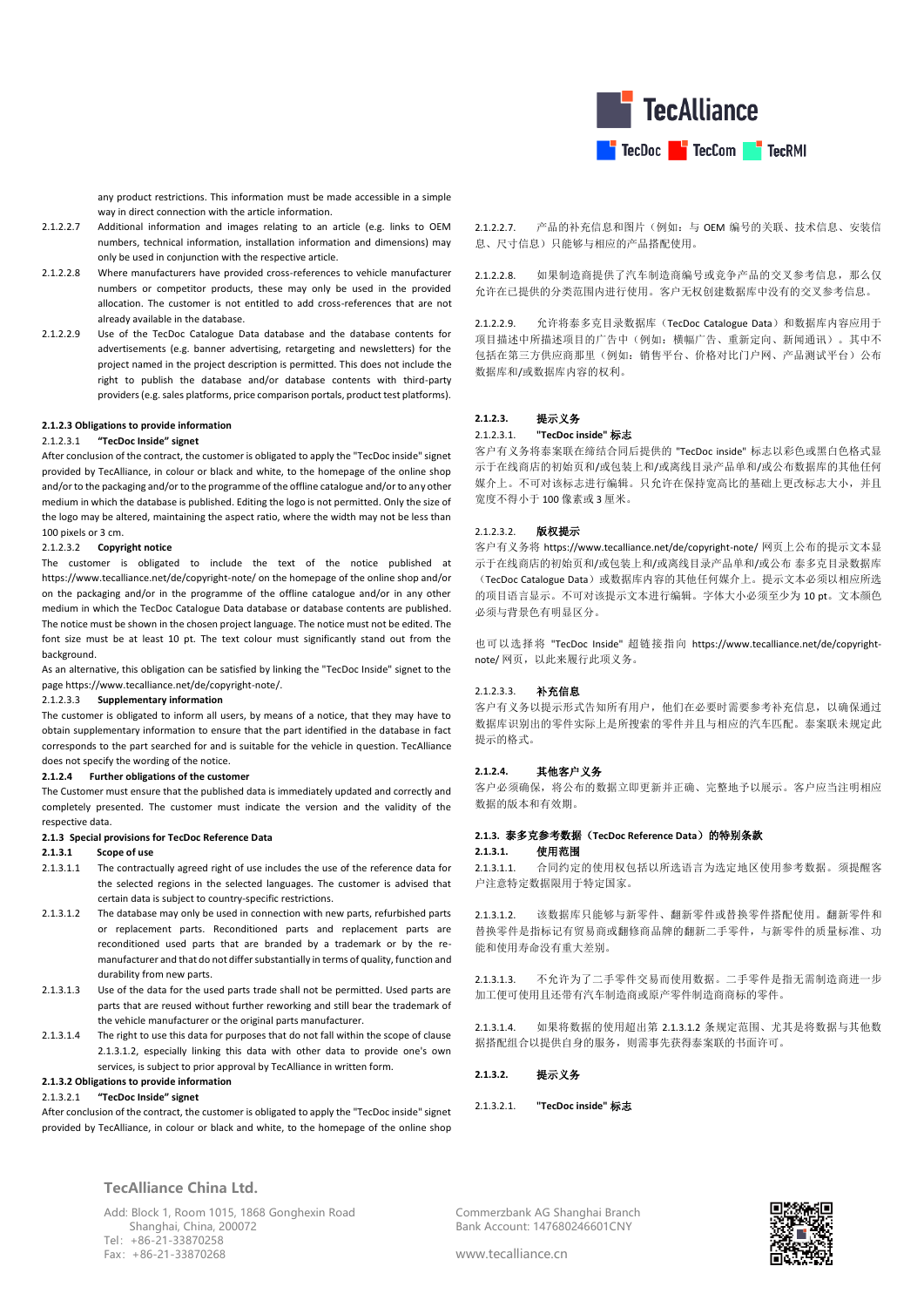

and/or to the packaging and/or to the programme of the offline catalogue and/or to any other medium in which the database is published. Editing the logo is not permitted. Only the size of the logo may be altered, maintaining the aspect ratio, where the width may not be less than 100 pixels or 3 cm.

### 2.1.3.2.2 **Copyright notice**

The customer is obligated to publish the copyright notice under https://www.tecalliance.net/de/copyright-note/ on the homepage of the online shop and/or on the packaging and/or in the programme of the offline catalogue and/or in any other medium in which the TecDoc data is published. The notice must be shown in the chosen project language. The notice must not be edited. The font size must be at least 10 pt. The text colour must significantly stand out from the background.

As an alternative, this obligation can be satisfied by linking the "TecDoc Inside" signet to the page https://www.tecalliance.net/de/copyright-note/.

#### **2.1.4 Special Provisions for Vehicles in Operation, Global Vehicle Table, OE Data**

### **2.1.4.1 Content of the service**

2.1.4.1.1 Some of the data provided originates from third-party sources; TecAlliance cannot accept any liability for the accuracy of this data. The customer acknowledges that the data provided by TecAlliance may also contain estimates and justified assumptions. The customer shall therefore always indemnify TecAlliance against all claims of third parties who could suffer damage as a result of the use of the data supplied by TecAlliance.

#### **2.1.4.2 Scope of use**

- 2.1.4.2.1 The customer is obligated to always transfer the database correctly and completely, unless these terms and conditions or other agreements in text form specify a different arrangement.
- 2.1.4.2.2 The customer is entitled to use the data internally for the improvement and enrichment of its own database.
- 2.1.4.2.3 The customer is entitled to market this enriched database to its customers in the automotive aftermarket. The sale of the raw data provided in accordance with this agreement shall not be permitted.

### **2.1.4.3 Consequences of the termination of the contract**

- 2.1.4.3.1 In the event of the termination of this contract, the customer shall cease to market the enriched database to its customers.
- 2.1.4.3.2 The termination of this agreement shall not affect the continued use by the customer's customers of any products that are sold by the customer prior to termination.

## **2.1.5 Special provisions for repair and maintenance information**

### **2.1.5.1 Content of the service**

- 2.1.5.1.1 As much as possible, the provided data originates from vehicle manufacturers and importers. The information for individual countries may have different degrees of coverage for the vehicle manufacturer brands. TecAlliance's own data collections are clearly marked in the database.
- 2.1.5.1.2 The supplied data will be provided in the agreed languages.
- 2.1.5.1.3 TecAlliance reserves the right to change the structure of the interfaces after prior notice.
- 2.1.5.1.4 The data, information and systems have different coverage ratios. They will gradually be generated, expanded and maintained through updates in consideration of the respective market significance. The number of brands, models, types and documents will vary, as will the amount of information. The coverage ratio will be based on market needs and prioritised according to European registration figures. An exact quantity of available vehicle information is therefore not contractually agreed.

### **2.1.5.2 Scope of use**

- 2.1.5.2.1 The customer's right of use shall include the modules, countries and languages that have been agreed on in the offer.
- 2.1.5.2.2 The identification of vehicles and activities is performed using the TecDoc Standard. The customer confirms that it is entitled to use the TecDoc Reference Data provided by TecAlliance.
- 2.1.5.2.3 The customer's software products must be designed such that only the most current data of the web service is displayed.
- 2.1.5.2.4 The customer is obligated to create individual identifiers for those end users to whom it provides access to the provided data and to pass these on to TecAlliance

## **TecAlliance China Ltd.**

Add: Block 1, Room 1015, 1868 Gonghexin Road Shanghai, China, 200072 Tel:+86-21-33870258 Fax:+86-21-33870268

客户有义务将泰案联在缔结合同后提供的 "TecDoc inside" 标志以彩色或黑白色格式显 示于在线商店的初始页和/或包装上和/或离线目录产品单和/或公布数据库的其他任何 媒介上。不可对该标志进行编辑。只允许在保持宽高比的基础上更改标志大小,并且 宽度不得小于 100 像素或 3 厘米。

## 2.1.3.2.2. 版权提示

客户有义务将 https://www.tecalliance.net/de/copyright-note/ 网页上公布的提示文本显 示于在线商店的初始页和/或包装上和/或离线目录产品单和/或公布泰多克(TecDoc) 数据的其他任何媒介上。提示文本必须以相应所选的项目语言显示。不可对该提示文 本进行编辑。字体大小必须至少为 10 pt。文本颜色必须与背景色有明显区分。

也可以选择将 "TecDoc Inside" 超链接指向 https://www.tecalliance.net/de/copyrightnote/ 网页, 以此来履行此项义务。

### **2.1.4.** 保有量、全球车型表、**OE** 原厂零件号查询的特别条款 **2.1.4.1.** 服务内容

2.1.4.1.1. 所提供的数据部分来源于第三方,泰案联无法担保其正确性。客户认 可,泰案联所提供的数据也可能包含估算和合理的假设。因此,客户若因为第三人使 用泰案联所交付数据而遭受损失,放弃向泰案联主张任何权利要求。

## **2.1.4.2.** 使用范围

2.1.4.2.1. 除非本商业条款或其他约定以书面形式另作规定,否则客户有义务始终 正确、完整地传输数据库。

2.1.4.2.2. 客户有权出于优化和丰富自己的数据库的目的内部使用数据库。

2.1.4.2.3. 客户有权将经丰富处理的数据库出售给汽车售后市场的客户。不允许将 按协议提供的数据以原始形式进行出售。

#### **2.1.4.3.** 结束合同的后果

2.1.4.3.1. 本合同结束的情况下,客户必须停止将经丰富处理的数据库出售给其客 户。

2.1.4.3.2. 结束本合同不影响客户的客户进一步使用客户在合同结束之前已售出的 数据。

## **2.1.5.** 维修和保养信息(**RMI**)的特别条款

### **2.1.5.1.** 服务内容

2.1.5.1.1. 如有可能,所提供的数据也会来自于汽车制造商和进口商。各个国家的 信息可能对各个汽车制造商品牌的涵盖程度不同。泰案联自行采集的数据在数据库中 有明确标记。

- 2.1.5.1.2. 所提供的数据以约定的语言提供。
- 2.1.5.1.3. 泰案联保留在预先通知之后对接口结构进行更改的权利。

2.1.5.1.4. 数据、信息和系统的填写完整度各不相同,并在考虑各自市场重要性的 基础上通过更新交货逐步进行创建、拓展和维护。制造商、型号和类型以及信息和文 档的数量各不相同。填写完整程度取决于市场需求,并且根据欧洲许可证数量确定优 先级。因此,无法通过合同约定可用汽车信息的精确数量。

### **2.1.5.2.** 使用范围

2.1.5.2.1. 客户的使用权包括要约中约定的模块、国家和语言。 2.1.5.2.2. 对汽车和活动的识别是基于泰多克(TecDoc)的标准。客户需确认自己

有权使用泰案联的泰多克参考数据( TecDoc Reference Data)。

## 2.1.5.2.3. 客户软件产品的设计必须确保仅显示网络服务的最新数据。

2.1.5.2.4. 如果客户为最终用户提供了数据访问渠道,则客户有义务为这些最终用 户创建个性化标记,并在使用数据时将其传输给泰案联。如果数据中缺少标记,则将 此类用户作为单独的用户进行对待、评估和计价。

Commerzbank AG Shanghai Branch Bank Account: 147680246601CNY

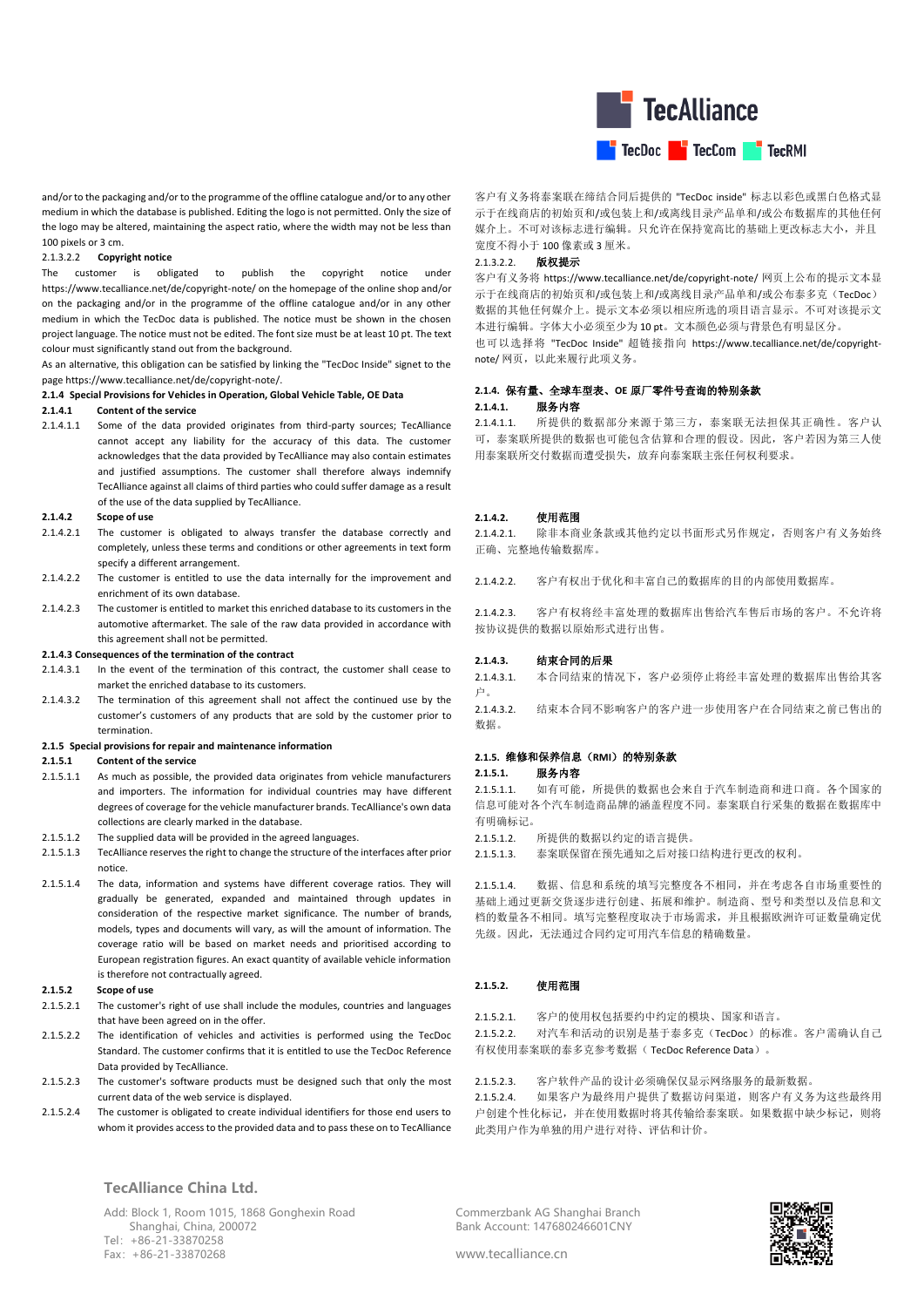

together with the use of the data. If identifiers are missing in the data, these are considered, evaluated and calculated as separate users.

### **2.1.5.3 Customer obligations**

2.1.5.3.1 If the customer commissions third parties to integrate the data into its systems, it is obligated to conclude an agreement with them which ensures compliance with these terms and conditions.

### **2.1.5.4 Support**

2.1.5.4.1 Technical enquiries regarding repair and maintenance information will be answered by the TecAlliance Support at the following times: Monday to Friday, 8 a.m. to 5 p.m. CET, excluding public holidays in Baden-Württemberg.

## **2.1.5.5 Liability**

- 2.1.5.5.1 When generating data, transferring expertise, and carrying out IT technical processes, incorrect information or results cannot always be ruled out in spite of careful work and planning. Data is therefore generated and delivered based on the best possible knowledge and on the condition that the source data, such as manufacturer information, is accurate. TecAlliance is therefore exempt from any liability on the basis of incorrect information or results skewed by inaccurate data and information provided by third parties to TecAlliance.
- 2.1.5.5.2 Liability for intent and gross negligence remains unaffected in this respect. Liability shall be limited to RMB 12,000 per individual case, as far as it is legally possible.
- 2.1.5.5.3 The customer is required to include a corresponding analogous disclaimer in its product in which the data and information of TecAlliance are used. The end user must acknowledge the disclaimer, e.g. by means of acceptance of appropriate clauses in the product or in general licence conditions and terms of use in the respective contracts.
- 2.1.5.5.4 In the event of a claim for compensation by the Customer, the following provisions must be observed. Should these provisions not be followed, TecAlliance will not pay any compensation until full proof has been provided of cause of damage by possible inaccurate information. The costs of bringing this proof are to be borne by the claimant.
- 2.1.5.5.4.1 Report in the event of damage
- 2.1.5.5.4.1.1All cases of damage that are based on inaccurate information and could therefore lead to claims against TecAlliance must be reported to TecAlliance before the repair.
- 2.1.5.5.4.1.2This must be reported immediately, as a rule within twenty four (24) hours of the damage occurrence, in writing or an email to support.wkh@tecalliance.net.
- 2.1.5.5.4.1.3The damage report must contain the following information: description of damage including the cause of damage with significant photographic proof of the damage; proof that the information causing the damage came from TecAlliance (excerpt of RMI, as well as principally correct information); a copy of the original repair order with a customer signature or the invoice of the job through which the possible damage was caused; copy of the purchase invoice of the part causing damage; cost estimate for claim settlement; vehicle information: brand, model, type, engine power, VIN, registration date, engine number
- 2.1.5.5.4.2 Further course of action
- 2.1.5.5.4.2.1On the next working day after receipt of the complete damage report by TecAlliance, the Customer shall be notified of the further course of action.
- 2.1.5.5.4.2.2Such notification may contain: the approval for repair and confirmation of assumption of a certain amount of costs by TecAlliance, or the initiation of an investigation of the reported damage by TecAlliance itself or a third party authorised by TecAlliance.
- 2.1.5.5.4.2.3If an investigation of the case of damage by TecAlliance comes to the conclusion that the asserted claim is legitimate, TecAlliance shall bear, in addition to the necessary costs of repair, all costs of the investigation and any verifiable damage suffered by the Customer as a result of the delay caused by the investigation. On the other hand, if the result of the investigation does not confirm the legitimacy of the claim, TecAlliance reserves the right to charge all costs relating to the investigation to the Customer who has asserted the claim and filed the damage report.

#### **2.1.6 Special provisions of TecDoc VIN (Vehicle Identification Number) Catalogue - Truck**

#### **2.1.6.1 Content of the service**

2.1.6.1.1. The provided data comes from the relevant vehicle manufacturers and cannot be checked by TecAlliance for accuracy, completeness and up-to-dateness.

#### **2.1.6.2 Conditions of use**

2.1.6.2.1 The data of the manufacturer DAF may only be used within the European Union and the European Economic Area (EEA).

#### **2.1.5.3.** 客户义务

2.1.5.3.1. 如果客户委托第三方将数据嵌入其系统,则该客户有义务与此第三 方缔结协议,以确保该第三方遵守本商业条款。

### **2.1.5.4.** 技术支持

2.1.5.4.1. 有关维修和保养信息的技术咨询将由泰案联的客服部门在下列时间 进行回复:周一至周五,中欧时间 8:00 至 17:00,巴登-符腾堡州法定节假日除 外。

### **2.1.5.5.** 责任

2.1.5.5.1. 创建数据、传输技术秘密(Know How)和电子数据处理的技术流 程期间,虽然经过最谨慎的工作和规划,但在某些情况下难免会出现错误信息 或结果。因此,在来源数据(例如:制造商信息)正确的前提下,按照最佳知 识水平进行创建和交付。因此,对于由于第三方向泰案联提供的数据和信息错 误导致信息或结果出错,泰案联不承担任何责任。

2.1.5.5.2. 故意或重大失误责任不受此条款影响。原则上且法律层面可行的前 提下,此责任限制为每起事件人民币 12,000 元的额度。

2.1.5.5.3. 客户有责任在其使用了泰案联数据和信息的产品中做出相应同等的 免责声明。最终用户必须通过接受产品中或合同一般许可和使用条款中相应的 条款,来确认接受免责条款。

2.1.5.5.4. 如果客户提出损失赔偿要求,则必须注意下列条款。如果不遵循这 些条款,则泰案联将不履行损失赔偿,除非权利主张人通过自行承担举证费用 予以完全地证明,可能的错误信息与损害结果之间存在因果关系。

#### 2.1.5.5.4.1. 报告损失事件

2.1.5.5.4.1.1. 错误信息导致的任何损失事件和因为可能对泰案联提出的权利要求 都必须在进行维修之前报告给泰案联。

2.1.5.5.4.1.2. 在损失事件发生后,应当立即,通常在二十四 (24) 小时之内, 以书 面形式或向 support.wkh@tecalliance.net 发送电子邮件进行报告。

2.1.5.5.4.1.3. 损失报告必须包含下列信息:损失说明和损失原因,附上具有说服 力的损失图片材料;证明造成损失的信息来自于泰案联的证明材料(RMI 信息摘 录、尤其是正确的信息);(可能导致损失的)带有客户签名的修理厂原始订 单或订单发票的复印件;导致损失的零件的采购发票复印件;与损失赔偿分摊 相关的费用核算单;汽车信息:品牌、型号、车型、功率、车架号(VIN)、上 牌日期(EZ)、发动机编号。

### 2.1.5.5.4.2. 其他流程

2.1.5.5.4.2.1. 在泰案联收到完整损失事件报告的第二个工作日,客户会收到有关 进一步处理的反馈。

2.1.5.5.4.2.2. 该反馈可能包括: 维修许可和泰案联报销一定额度成本确认函, 或 泰案联亲自或泰案联委托第三方的报损调查通知。

2.1.5.5.4.2.3. 如果泰案联进行的损失事件调查结果是主张的权利要求合理,则除 了必要的维修成本外,泰案联还承担调查的所有费用和因为调查所致可证明的 客户延时损失。如果调查结果与主张的权利要求不符,则泰案联有权要求提出 权利要求的客户承担调查报损的相关费用。

## **2.1.6.** 泰多克车架号目录(**TecDoc VIN Catalogue**) 的特别条款 **–** 卡车(**Truck**) **2.1.6.1.** 服务内容

2.1.6.1.1. 提供的数据来自相应的车辆制造商,泰案联可能未检查其正确性、 完整性和现实性。

## **2.1.6.2.** 使用条款

2.1.6.2.1. 制造商 DAF 的数据只能在欧盟和欧洲经济区 (EEA) 内使用。

**TecAlliance China Ltd.**

Add: Block 1, Room 1015, 1868 Gonghexin Road Shanghai, China, 200072 Tel:+86-21-33870258 Fax:+86-21-33870268

Commerzbank AG Shanghai Branch Bank Account: 147680246601CNY

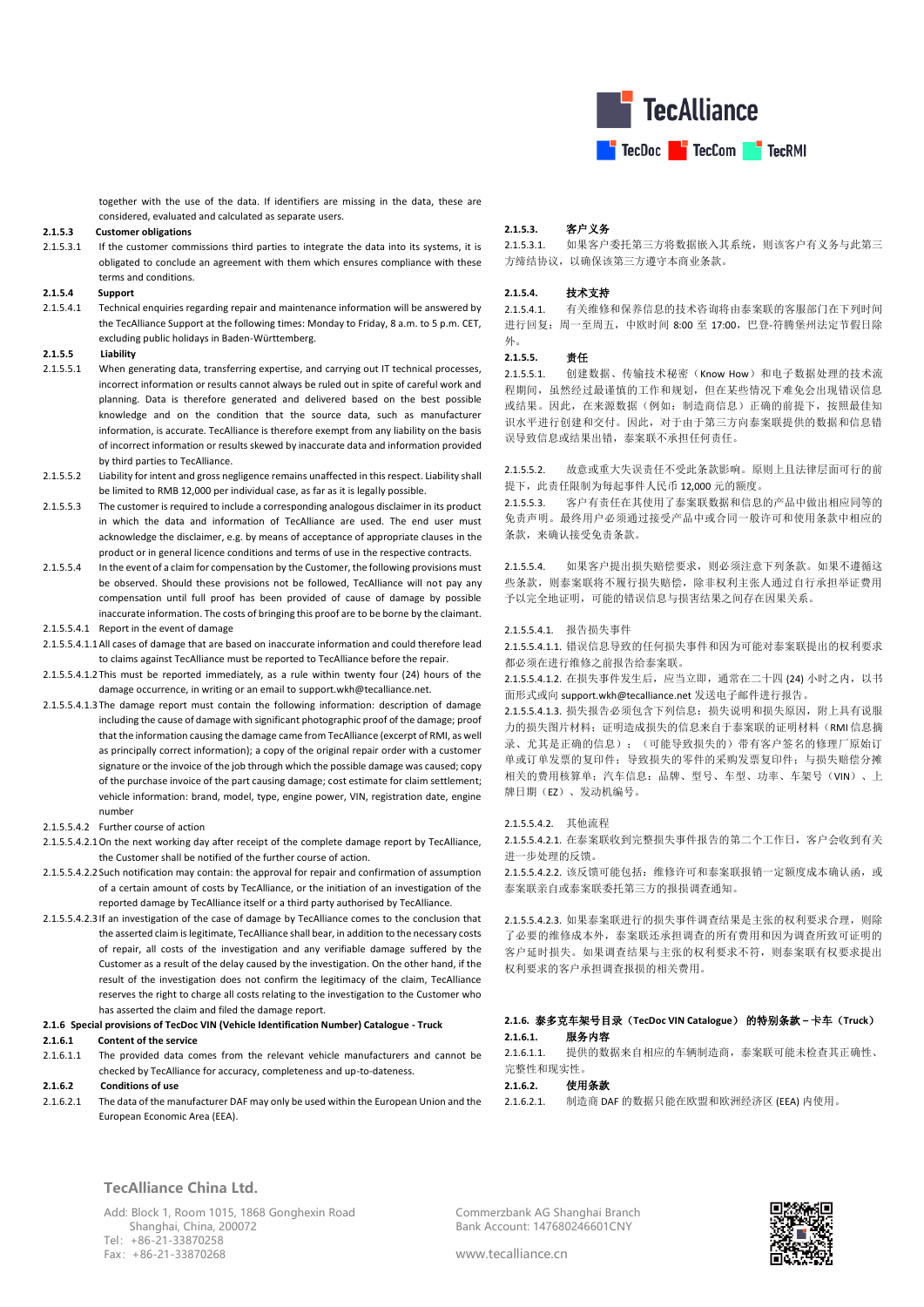

- 2.1.6.2.2 The data of manufacturers Renault and Volvo may only be used within the European Economic Area (EEA).
- 2.1.6.2.3 The data of manufacturers Scania and IVECO may only be used within the European Union.

### **2.1.6.3 Manufacturer notices**

- 2.1.6.3.1 DAF Trucks: The TecDoc VIN Catalogue Truck is published without the participation and approval of DAF Trucks. It is possible that the information in TecDoc VIN Catalogue - Truck does not accurately or completely present the corresponding information published by DAF Trucks itself. Therefore, DAF Trucks cannot be held liable for the information contained in TecDoc VIN Catalogue - Truck. In addition, it cannot be held liable for the safety, reliability, fuel consumption or exhaust emission levels of vehicles that are serviced or repaired on the basis of the information contained in TecDoc VIN Catalogue - Truck.
- 2.1.6.3.2 MAN: licensed by MAN Truck & Bus.

### **2.1.7 Special Terms and Conditions of Individual Truck OE Datapackage via VIN.**

#### **2.1.7.1 Content of the service**

The provided data originates from the vehicle manufacturers and cannot be checked by TecAlliance for accuracy, completeness and current status.

#### **2.1.7.2 Scope of use**

The data provided may only be used for internal purposes, for publication in the customer's own information systems and for publication within TecAlliance systems. Any further publication of the data and/or transfer to third parties is explicitly prohibited.

#### **2.1.7.3 Conditions of use**

- 2.1.7.3.1 The data of the manufacturer DAF may only be used within the European Union and the European Economic Area (EEA).
- 2.1.7.3.2 The data of manufacturers Renault and Volvo may only be used within the European Economic Area (EEA).
- 2.1.7.3.3 The data of manufacturers Scania and IVECO may only be used within the European Union.

### **2.1.7.4 Manufacturer notices**

- 2.1.7.4.1 DAF Trucks: The TecDoc VIN Catalogue Truck is published without the participation and approval of DAF Trucks. It is possible that the information in TecDoc VIN Catalogue - Truck does not accurately or completely present the corresponding information published by DAF Trucks itself. Therefore, DAF Trucks cannot be held liable for the information contained in TecDoc VIN Catalogue - Truck. In addition, it cannot be held liable for the safety, reliability, fuel consumption or exhaust emission levels of vehicles that are serviced or repaired on the basis of the information contained in TecDoc VIN Catalogue - Truck.
- 2.1.7.4.2 MAN: licensed by MAN Truck & Bus.

### **2.2 Software solutions**

#### **2.2.1 General provisions**

#### **2.2.1.1 Content of the service**

- 2.2.1.1.1 The content of the service is the provision of software in accordance with the contractual arrangements.
- 2.2.1.1.2 Details of the software provided can be found in the specification of service.
- 2.2.1.1.3 TecAlliance is entitled to safeguard the software with technical protective measures in order to protect it against unauthorised copying. The customer is not entitled to remove or circumvent these protective measures.

## **2.2.2 Special provisions for the TecDoc Catalogue Mobile App (App)**

- **2.2.2.1**TecAlliance grants the customer the right to use this App for its own needs on an end device that it owns or controls. The terms and conditions of use listed in the store apply. The customer may not alter, reproduce, publish, licence or sell the application or any information or software associated with the App. Furthermore, the customer may not rent, lease or otherwise transfer any rights to this App. Use is permitted solely in accordance with all applicable laws. Should the customer breach any provision of these Terms and Conditions, the right to use this App shall expire with immediate effect.
- **2.2.2.2**The use of the App is possible free of charge in the basic version ("Light Version"). The Light Version enables unlimited access to the functions TecIdentify, Social Media, Settings and Information. The further functions of the App are limited or not usable in the Light Version. To use the full version ("Premium Version"), an
- 2.1.6.2.2. 制造商 Renault 和 Volvo 的数据只能在欧洲经济区 (EEA) 内使用。
- 2.1.6.2.3. 制造商 Scania 和 IVECO 的数据只能在欧盟内使用。

### **2.1.6.3.** 制造商提示

2.1.6.3.1. 达夫卡车(DAF Trucks):公布泰多克车架号目录-卡车(TecDoc VIN Catalogue - Truck)未经达夫卡车(DAF Trucks)的合作和许可。泰多克车架号目录-卡 车(TecDoc VIN Catalogue – Truck)中的信息可能与 达夫卡车(DAF Trucks)自己公布 的信息相比不够精准或完整。因此,达夫卡车(DAF Trucks )不对泰多克车架号目录-卡车(TecDoc VIN Catalogue - Truck)中所含的信息承担责任,也不为基于泰多克车架 号目录-卡车(TecDoc VIN Catalogue – Truck)的信息所保养或维修的汽车的安全性、可 靠性、油耗或废气排放值承担责任。

21632 曼恩(MAN): 经过曼恩商用汽车(MAN Truck & Bus)授权。

## **2.1.7.** 通过车架号识别的个别卡车原装设备数据包(**Individual Truck OE Datapackage**  via VIN)的特别条款

#### **2.1.7.1.** 服务内容

提供的数据来自汽车制造商,泰案联可能未检查其正确性、完整性和实时性。

#### **2.1.7.2.** 使用范围

所提供的数据仅可用于内部用途,在客户自营信息系统中进行公布或在泰案联系统中 进行公布。明确禁止其他任何方式的公布和/或转发给第三方。

### **2.1.7.3.** 使用条款

- 2.1.7.3.1. 制造商 DAF 的数据只能在欧盟和欧洲经济区 (EEA) 内使用。
- 2.1.7.3.2. 制造商 Renault 和 Volvo 的数据只能在欧洲经济区 (EEA) 内使用。
- 2.1.7.3.3. 制造商 Scania 和 IVECO 的数据只能在欧盟内使用。

### **2.1.7.4.** 制造商提示

2.1.7.4.1. 达夫卡车(DAF Trucks): 公布泰多克车架号目录-卡车(TecDoc VIN Catalogue - Truck)未经达夫卡车(DAF Trucks)的合作和许可。泰多克车架号目录-卡 车(TecDoc VIN Catalogue – Truck)中的信息可能与 达夫卡车(DAF Trucks)自己公布 的信息相比不够精准或完整。因此,达夫卡车(DAF Trucks)不对基于泰多克车架号目 录-卡车(TecDoc VIN Catalogue – Truck)中所含信息承担责任,也不为泰多克车架号目 录-卡车(TecDoc VIN Catalogue – Truck)中信息所保养或维修的汽车的安全性、可靠性 、油耗或废气排放值承担责任。

2.1.7.4.2. 曼恩汽车(MAN): 经过曼恩商用汽车(MAN Truck & Bus)授权。

- **2.2.** 软件解决方案 **(Solutions)**
- **2.2.1.** 一般条款

#### **2.2.1.1.** 服务内容

2.2.1.1.1. 服务内容是根据合同条款提供一款软件。

2.2.1.1.2. 所提供软件的详细信息由服务说明确定。

2.2.1.1.3. 泰案联出于防止遭到未经授权地复制的目的,有权采取技术手段保护软 件。客户无权删除或规避此类保护措施。

### **2.2.2.** 泰多克目录移动应用程序 **(TecDoc Catalogue Mobile App)** 的特别条款

**2.2.2.1.** 泰案联保证客户具有以下权利:根据自身的需要,将该移动应用程序按 需要安装在其自有或持有的一台移动终端设备中。此时,还补充适用移动应用商城内 执行的使用条款。客户不得更改、复制、公布、授予许可或销售该应用或与该应用相 关联的任何信息或软件。也禁止客户出租、出让经营权或以其他方式转移对该应用程 序的权利。适用应当遵守所有现行法律。如果客户违反上述使用条款中的任意一条, 则其立即丧失该应用程序的使用权利。

**2.2.2.2.** 可以免费使用该应用程序的基础版本 ("Light-Version")。基础版本可以不 受限地访问 TecIdentify、社交媒体、设置和信息功能。应用程序基础版本中的其他功 能是受限的或无法使用。要使用完整版本 ("Premium-Version"), 必须通过相应的收费 订阅对应用程序进行升级。订阅费用可以"应用程序内购买"的形式收取。

**TecAlliance China Ltd.**

Add: Block 1, Room 1015, 1868 Gonghexin Road Shanghai, China, 200072 Tel:+86-21-33870258 Fax:+86-21-33870268

Commerzbank AG Shanghai Branch Bank Account: 147680246601CNY

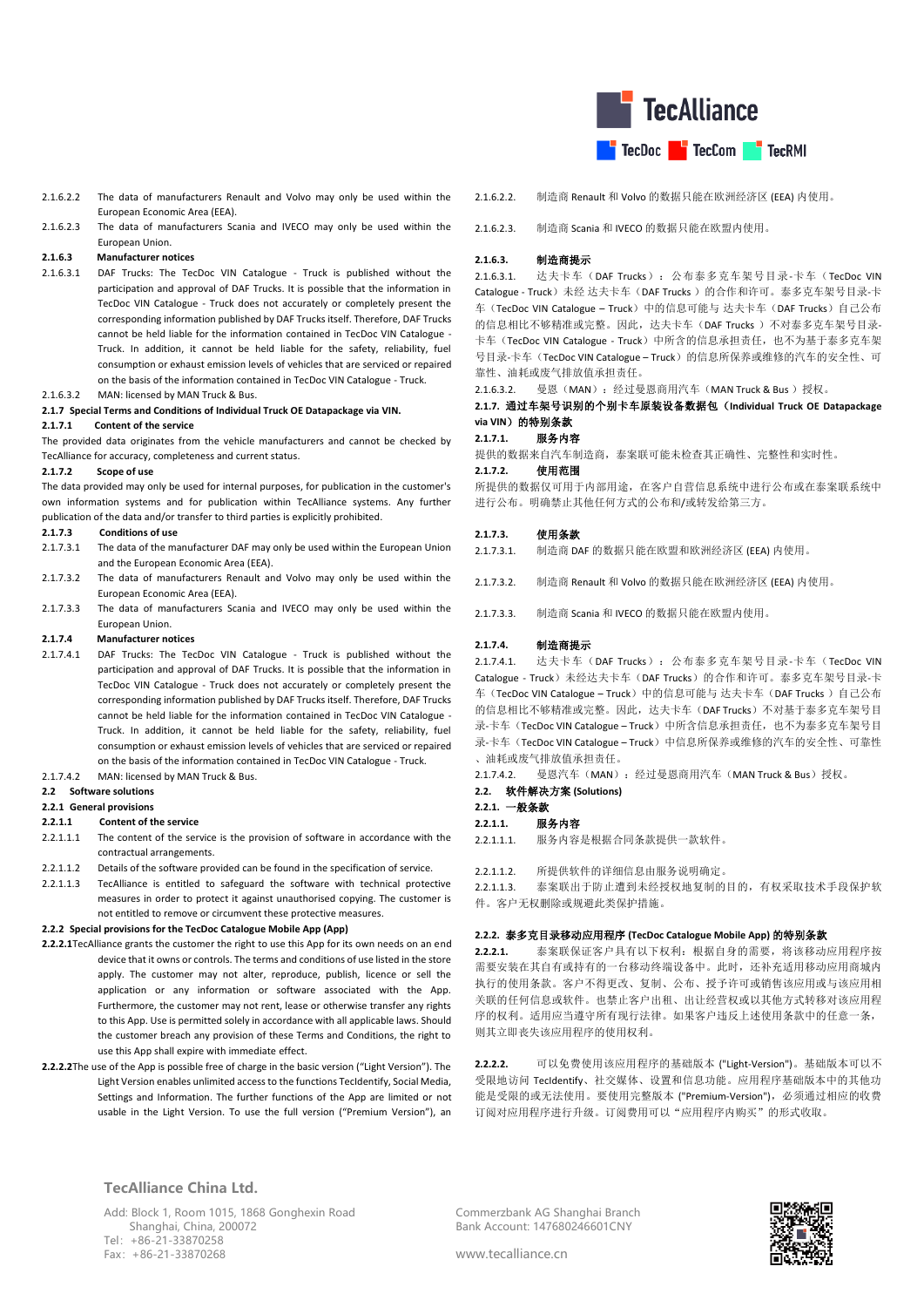

upgrade of the App is necessary with a corresponding fee-based subscription. The subscription fee can be paid in the form of an in-app purchase.

**2.2.2.3**TecAlliance is the holder of all claims, rights and titles for and to the App. The customer may not alter, adapt or translate the App, nor create derivative works from it, decompile it, reverse engineer it, disassemble it or otherwise attempt to access the source code of this App, unless such is explicitly permitted.

## **2.2.3 Special provisions DMM**

## **2.2.3.1 Content of the service**

- 2.2.3.1.1 TecAlliance is required to provide the DMM software to the customer for the entire term of the contract.
- 2.2.3.1.2 The software will be made available to the customer for download.
- 2.2.3.1.3 The software includes the necessary functionality to enter data or articles and to link them to TecDoc vehicles. After the software has been provided, the customer must enter the data independently and send it to TecAlliance.
- 2.2.3.1.4 The hardware and software required for the operation of the software must be provided by the customer. The customer must configure and install the software by himself/herself.

#### **2.2.3.2 Right of use**

- 2.2.3.2.1 TecAlliance grants the customer a non-exclusive right to use the software for the purpose of data maintenance for the duration of the contract.
- 2.2.3.2.2 The permissible scope of use includes the installation of the software, loading it into the working memory along with the intended use on the part of the customer.
- 2.2.3.2.3 The software may only be used by the customer to maintain the data of the brand(s) for which he/she holds a valid data supplier contract with TecAlliance.
- 2.2.3.2.4 Under no circumstances shall the customer have the right to rent out or in any way sub-license the software, to reproduce it publicly, make it accessible or make it available to third parties.
- 2.2.3.2.5 The customer may not make the software available to third parties for external data maintenance. It may only be passed on to third parties in text form in welljustified and exceptional cases with the prior consent of TecAlliance.
- 2.2.3.2.6 In this case, the third party must be obligated by the customer in text form to use the software exclusively under the terms of this contract.

#### **2.2.3.3 Maintenance**

- **2.2.3.4** TecAlliance warrants that the contractually agreed quality of the software will be maintained during the term of the contract and that no rights of third parties will conflict with the use of the software in accordance with the contract. TecAlliance will remedy any defects in the software within a reasonable period of time.
- **2.2.3.5** The customer is obligated to notify TecAlliance immediately of any defects in the software in text form after they have been discovered. In the case of material defects the notification shall be accompanied by a description of the time and the detailed circumstances of their occurrence.
- **2.2.3.6** TecAlliance delivers updates to the customer within the scope of maintenance. The customer is required to install updates immediately, but no later than four (4) weeks after receipt, and to discontinue the use of outdated versions of the software.

### **2.2.3.7 Documentation, Training**

- 2.2.3.7.1 TecAlliance offers a one-day, free training course on how to use the software for the customer's employees via a webinar or at the TecAlliance location in Shanghai.
- 2.2.3.7.2 Installation and configuration services are not part of the contract but may be the subject of a separate agreement between the parties.

### **2.2.3.8 Support**

- 2.2.3.8.1 The support is provided by TecAlliance or a third party commissioned by TecAlliance. It is categorised as follows:
- 2.2.3.8.1.1 First Level Support (telephonic registration of the fault with a Customer Help Desk – CHD; advice in relation to technical issues regarding application – use, and known errors) and
- 2.2.3.8.1.2 Second Level Support (takeover and diagnosis of problem reports from First Level Support. Remedying of the error and provision of a workaround or corrective version).

## **2.2.2.3.** 泰案联是针对该应用程序以及该应用程序上的所有请求权、权利和其他 权益的所有人。除非有明确许可,否则禁止客户对该应用程序进行更改、调整、翻 译、创建衍生作品、反编译、通过逆向工程回溯开发、反汇编或以其他方式尝试访问 此应用程序的源代码。

# **2.2.3. DMM** 的特别条款

# **2.2.3.1.** 服务内容

2.2.3.1.1. 泰案联有义务在本合同存续期间向客户提供 DMM 软件。

2.2.3.1.2. 为客户提供该软件下载渠道。

2.2.3.1.3. 该软件包含采集数据或产品以及关联泰多克(TecDoc)汽车所需的必要 功能。提供软件之后,客户须自行录入数据并传输给泰案联。

2.2.3.1.4. 运行软件所需的硬件和软件由客户自行提供。客户须自行配置和安装该 软件。

### **2.2.3.2.** 使用权

2.2.3.2.1. 泰案联为客户授予非排他性、时间上在本合同存续期间有效、用于维护 数据的软件使用权。

2.2.3.2.2. 允许的使用范围包括由客户安装软件、加载到内存中以及按照规定使 用。

2.2.3.2.3. 该软件只能由客户用于维护已就其与泰案联签订了有效的数据供应商合 同的自有品牌。

2.2.3.2.4. 任何情况下客户都没有权利出租软件或以其他任何方式对软件进行再许 可、允许公众复制或公开、或提供给第三方。

2.2.3.2.5. 原则上禁止客户向第三方提供软件以进行数据维护。只能在合理的例外 情况下、在事先获得泰案联书面形式许可之后,才能够转交给第三方。

2.2.3.2.6. 这种情况下,第三方必须以书面形式向客户承诺,仅根据本合同条款使 用软件。

### **2.2.3.3.** 维护

**2.2.3.4.** 泰案联保障在本合同存续期间软件具有合同约定的质量,且按照合同使 用软件不会侵犯第三方权利。泰案联将在适当的时间内消除软件出现的瑕疵。

**2.2.3.5.** 客户有义务在发现软件瑕疵后立即以书面形式向泰案联报告该软件瑕 疵。如果是实物瑕疵,则报告的同时须描述瑕疵出现的时间以及详细的情况。

**2.2.3.6.** 维护期间,泰案联为客户提供软件升级。客户有义务在收到升级文件后 立即、最迟在收到后四 (4) 周内执行升级并停止使用软件的旧版本。

#### **2.2.3.7.** 文档、培训

2.2.3.7.1. 泰案联通过网络研讨会形式或者在上海泰案联基地为客户的员工就软件 的使用提供为期一天的免费培训。

2.2.3.7.2. 安装和配置说明书并非本合同标的,但是合同双方可以单独就此进行约 定。

## **2.2.3.8.** 技术支持

2.2.3.8.1. 由泰案联提供或泰案联委托第三方提供技术支持。该技术支持分为:

2.2.3.8.1.1. 一级技术支持(由客户帮助平台 CHD 提供电话故障申报服务;有关使 用、操作、确定错误的专业性问题咨询服务)以及

2.2.3.8.1.2. 二级技术支持(接收和诊断来自一级技术支持申报的问题。纠错并提供 解决方法或更正版本)。

### **TecAlliance China Ltd.**

Add: Block 1, Room 1015, 1868 Gonghexin Road Shanghai, China, 200072 Tel:+86-21-33870258 Fax:+86-21-33870268

Commerzbank AG Shanghai Branch Bank Account: 147680246601CNY

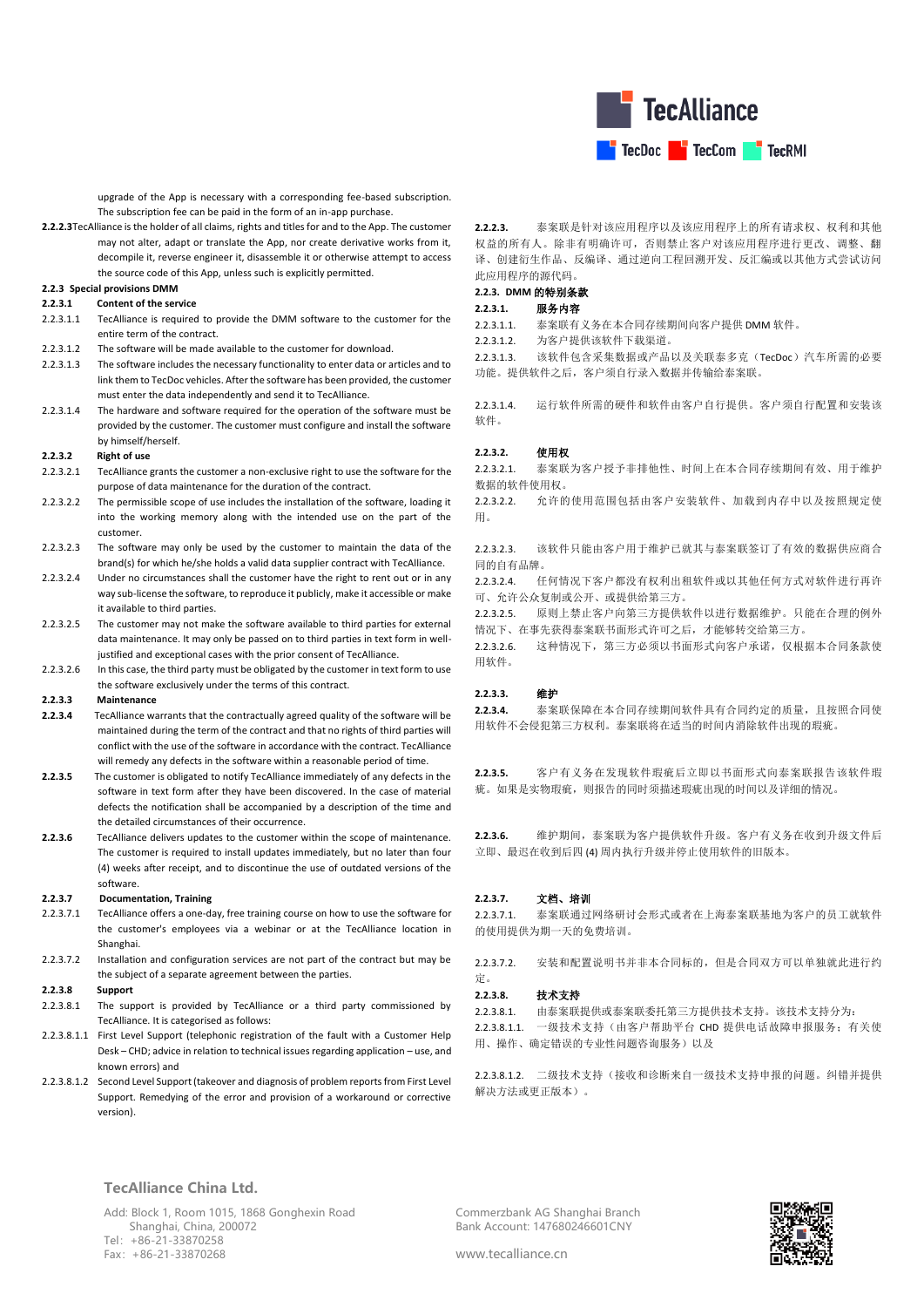

- 2.2.3.8.2 All support services (with the exception of training support) can be provided by TecAlliance or by a third party appointed by TecAlliance over the telephone or via remote service. If a remote service is not approved by the customer so that on-site support becomes necessary, the customer shall bear the costs and expenses arising from this.
- 2.2.3.8.3 If any specific problems require further measures, TecAlliance shall provide a paid on-site service.
- 2.2.3.8.4 The support will be available during normal office hours (Mon-Fri. 9:30-18:00- CST). On public holidays in China, support will not be provided.
- 2.2.3.8.5 Support is provided in Chinese and English.

## **2.2.4 Special provisions for the CCU**

### **2.2.4.1 Content of the service**

- 2.2.4.1.1 TecAlliance is required to provide the CCU software to the customer for the entire term of the contract.
- 2.2.4.1.2 TecAlliance will provide executable software to the customer within eight weeks of the conclusion of the contract and delivery of the customer data.
- 2.2.4.1.3 The software will be made available to the customer for download.
- 2.2.4.1.4 The customer is authorised to install the software at its facilities.
- 2.2.4.1.5 TecAlliance guarantees that the software is free of third-party rights and, in particular, that no patents, copyrights or third-party intellectual property rights are infringed.
- **2.2.4.2 Right of use**
- 2.2.4.2.1 TecAlliance grants the customer the non-exclusive, non-transferable and nonsublicensable right, limited in time to the term of this contract, to use the software in accordance with the provisions of these terms and conditions.
- 2.2.4.2.2 During the term of the contract, the customer is authorised to copy the software in writing and/or machine-readable format in whole or in part in order to install and/or execute the software.
- 2.2.4.2.3 During the term of the contract, the customer is authorised to make an additional copy of the software for backup and archiving purposes.

## **2.2.4.3 Documentation, training and support**

- 2.2.4.3.1 Manuals and software documentation are provided solely for the customer's internal use.
- 2.2.4.3.2 TecAlliance is required to provide training on the use of the software to the customer's employees. Such training includes two days of training for up to ten (10) persons at the TecAlliance location in Shanghai.
- 2.2.4.3.3 TecAlliance provides software support during the following business hours: Monday to Friday, 9:30-18:00 CST (with the exception of holidays in China). Support is available at the telephone number +86-(0)21- 3387 0258 or by email a[t support.ap@tecalliance.net.](mailto:support.MST@tecalliance.net) Support is provided in English and Chinese.

### **2.2.4.4 Error handling**

2.2.4.4.1 TecAlliance is required to investigate software errors reported in writing by the customer provided the following conditions have been met: 1. The error can be reproduced; 2. The error has occurred in the latest version of the software and the customer has installed this version; 3. The customer provides TecAlliance all information about the circumstances under which the error occurred; 4. The software has not been modified by the customer or any third party, unless the modification was authorised by TecAlliance in advance.

- 2.2.4.4.2 Following completion of the investigation of the error, at its own discretion TecAlliance will either
- 2.2.4.4.2.1 correct the error and/or
- 2.2.4.4.2.2 offer a preliminary error correction, if required due to urgency or if error resolution is not technically possible or economically feasible, and/or
- 2.2.4.4.2.3 inform the customer of the reason(s) why the reported error cannot be corrected or a preliminary resolution cannot be offered.
- 2.2.4.4.3 TecAlliance will endeavour to work with the customer to resolve errors. Costs for repairs and/or additional maintenance time resulting from abuse or unauthorised use of the software by the customer shall, however, be borne by the customer. TecAlliance will provide the customer a cost estimate in advance to the extent that it is necessary and possible.
- **2.2.4.5 Consequences of the termination of the contract**

2.2.3.8.2. 所有技术支持服务(例外:培训支持)由泰案联或泰案联委托的第三方 以电话或远程服务的方式提供。如果客户不同意进行远程服务并因此

需要进行现场技术支持,则客户须承担由此产生的成本和费用。

2.2.3.8.3. 如果特殊问题需要采取进一步解决措施,那么泰案联将收取费用提供现 场支持。

2.2.3.8.4. 能够提供技术支持的时间为正常办公时间(周一至周五,北京时间 9:30 – 18:00)。中国公共假日不提供技术支持。

2.2.3.8.5. 可用中文和英语提供技术支持。

# **2.2.4. CCU** 的特别条款

#### **2.2.4.1.** 服务内容

- 2.2.4.1.1. 泰案联有义务在本合同存续期间向客户提供汽车保有量目录工具  $(CCl)$ 较件。
- 2.2.4.1.2. 泰案联在签订合同后八 (8) 周内为客户提供可以运行的软件和交付客户数 据。
- 2.2.4.1.3. 为客户提供该软件下载渠道。
- 2.2.4.1.4. 客户有权在自己的设施内安装软件。

2.2.4.1.5. 泰案联保证软件不涉及第三人权利,尤其是不侵犯第三人的专利、版权 或其他知识产权。

### **2.2.4.2.** 使用权

2.2.4.2.1. 泰案联为客户授予非排他性、时间上在本合同存续期间有效、不可转移 且不可再许可、用于根据本商业条款中的条款使用软件的使用权。

2.2.4.2.2. 合同存续期间,客户有权以文字形式和/或机器可读形式完全或部分复制 软件,以便干安装和/或运行软件。

2.2.4.2.3. 合同存续期间,客户有权出于备份和存档目的另外制作一份软件的副 本。

## **2.2.4.3.** 文档、培训和技术支持

2.2.4.3.1. 软件的手册和文档仅供客户内部自用。

2.2.4.3.2. 泰案联有义务为客户员工就软件使用提供培训。培训为期两天,最多十 (10) 人参加,在上海泰案联基地提供。

2.2.4.3.3. 泰案联在下列营业时间内提供软件技术支持:周一至周五,北京时间 9:30 至 18:00(中国法定节假日除外)。可以致电 +86-(0)21 3387 0258 或发送电子邮件 至 Support.ap@tecalliance.net 申请技术支持。可用中文和英语提供技术支持。

## **2.2.4.4.** 错误处理

2.2.4.4.1. 泰案联有义务对客户以书面形式报告的软件错误进行调查,如果满足下 列条件:1. 错误可再现;2. 错误在最新版本的软件中出现且客户方安装了该版本; 3. 客户向泰案联提交了有关错误出现情况的所有信息;4. 客户或第三方没有对软件进行 更改(除非事先经过泰案联许可)。

## 2.2.4.4.2. 泰案联在进行错误调查之后自行斟酌:

### 2.2.4.4.2.1. 排除错误和/或

2.2.4.4.2.2. 在紧急情况下如有必要,或排除错误在技术上不可行或经济上不适当, 提供临时的排除错误手段,和/或

2.2.4.4.2.3. 告知客户对申报的错误不予考虑采取排除手段或不予采取临时排除手段 的原因。

2.2.4.4.3. 泰案联尽力与客户合作排除错误。但是,对于因为客户滥用或者未经授 权地使用软件而导致的维修和/或额外的维护时间,成本由客户承担。必要和可行的前 提下,泰案联会事先告知客户预估成本。

**2.2.4.5.** 结束合同的后果

## **TecAlliance China Ltd.**

Add: Block 1, Room 1015, 1868 Gonghexin Road Shanghai, China, 200072 Tel:+86-21-33870258 Fax:+86-21-33870268

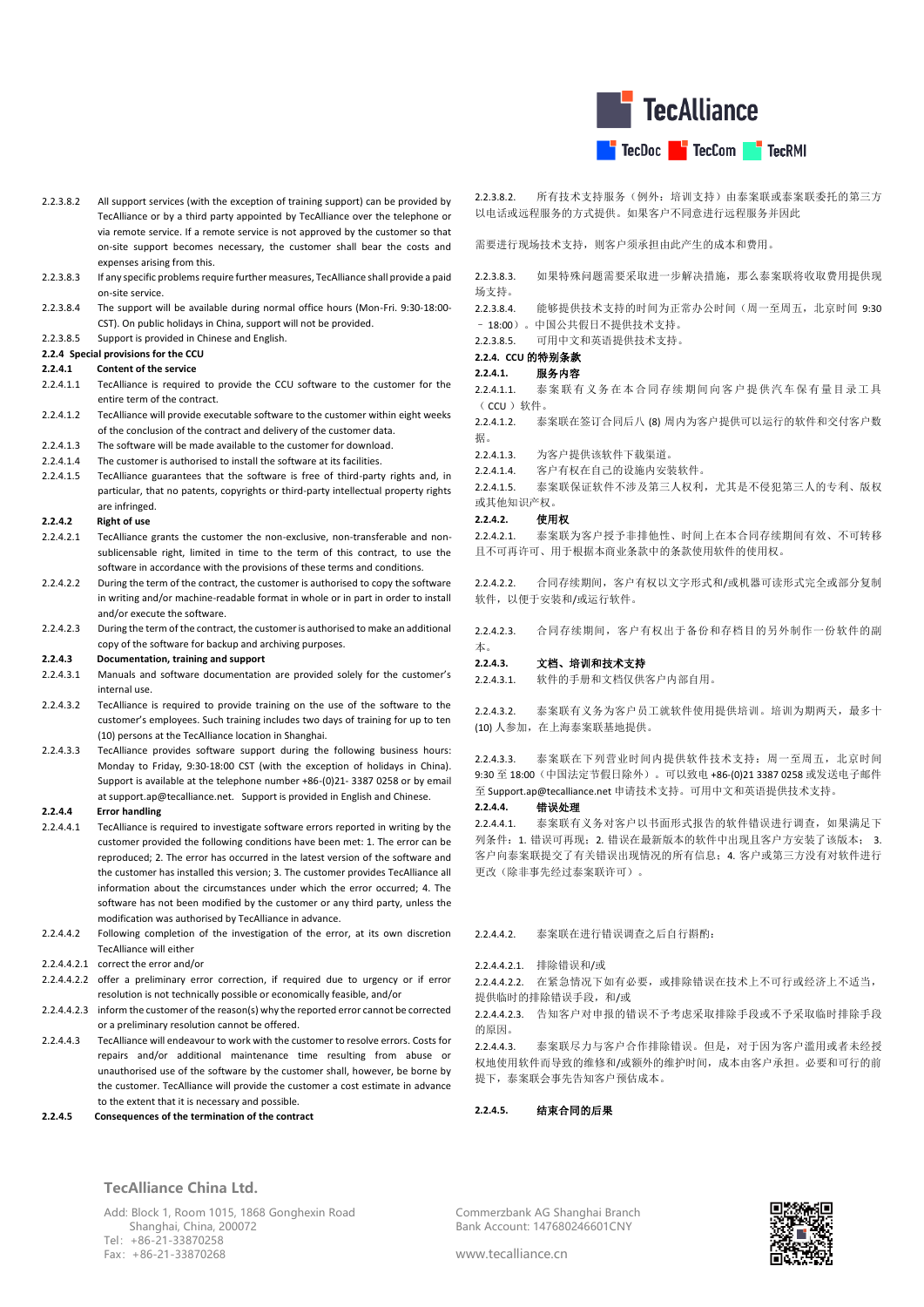

In the event of termination of the contract – for whatever reason – the customer shall immediately and completely desist from using the software, delete all copies existing on its systems, and delete any backup copies or return them to TecAlliance.

#### <span id="page-11-0"></span>**2.2.5 Special provisions for TecDoc Catalogue**

### **2.2.5.1 Content of the service**

- 2.2.5.1.1 The fact that the article data contained in the "TecDoc Catalogue" software originates from data suppliers and is not checked by TecAlliance for correctness, completeness or currency represents an important basis of this contract.
- 2.2.5.1.2 Data that is displayed after selecting a certain country shall be applicable only to that country. The data displayed in the software shall lose its validity when the next version of the software is released.

#### **2.2.5.2 Rights of use**

- 2.2.5.2.1 The customer acknowledges that the software provided is protected by copyright and ancillary copyright according to Copyright Law of the People's Republic of China.
- 2.2.5.2.2 TecAlliance grants the customer the non-exclusive, non-transferable and nonsublicensable right, limited in time to the term of this contract, to use the software in accordance with the provisions of these terms and conditions.
- 2.2.5.2.3 Use of the software and/or parts thereof beyond the extent agreed by the contract is not permitted. In particular, the customer is not entitled to allow the software and/or parts thereof to be used by third parties, in whole or in part, or to make them accessible to third parties, to duplicate or sell them, to decompile or disassemble them, unless this is expressly permitted by copyright law.
- 2.2.5.2.4 The use of the software and/or the data contained therein shall be permitted exclusively for the customer's own use.
- 2.2.5.2.5 The installation of a data medium in the customer's company-internal network is permitted. The purchase of a licence allows access to the catalogue from one workstation. Access from multiple workstations is only permitted after the purchase of a corresponding licence.
- 2.2.5.2.6 Any use of the database that exceeds the contractual arrangement, or the provision of the software to third parties, is prohibited.
- 2.2.5.2.7 The data from the software may not be duplicated and/or made publicly accessible without the consent of TecAlliance.

#### **2.2.6 Special provisions of the TecDoc Catalogue White Label**

If the Solution TecDoc Catalogue is offered as a white label product (TecDoc Catalogue White Label Solution; TecDoc Catalogue White Label Solution & Trade Module; TecDoc Catalogue Reseller Solution; TecDoc VIN Catalogue Car/Truck), the following provisions shall apply in addition to the claus[e 2.2.5](#page-11-0).

### **2.2.6.1 Implementation period**

- 2.2.6.1.1 The implementation phase is designed to optimise the white label product to customer requirements. Production use of the white label product and public access to the database is prohibited during the implementation phase.
- 2.2.6.1.2 The implementation phase begins with the conclusion of the contract and lasts for thirty (30) calendar days.
- 2.2.6.1.3 A one-off set-up fee shall be due for the implementation period. Licence fees shall not be incurred during the implementation period.
- 2.2.6.1.4 The implementation period shall not be credited against the minimum term of the contract.

#### **2.2.6.2 Right of termination**

The customer may terminate the contract with immediate effect during the first fourteen (14) calendar days of the implementation period.

### **2.2.7 Special provisions for Order Manager**

- **2.2.7.1 Brand partner licence**
- 2.2.7.1.1 **Content of the service**
- 2.2.7.1.1.1 By concluding the contract, the customer acquires the right, as a manufacturer of products for the automotive aftermarket, to access the TecAlliance Order Manager system. The Order Manager module and the services are used on the basis of separate contractual conditions.
- 2.2.7.1.1.2 TecAlliance provides the customer with suitable basic software and documentation to connect its ERP systems to the TecAlliance Order Manager system and enable communication between the customer and its buyers.

**TecAlliance China Ltd.**

Add: Block 1, Room 1015, 1868 Gonghexin Road Shanghai, China, 200072 Tel:+86-21-33870258 Fax:+86-21-33870268

结束合同的情况下,无论出于何种原因,客户须立即完全停止软件的使用,将其系统 中现有的副本以及创建的任何备份删除或交给泰案联。

# **2.2.5.** 泰多克目录(**TecDoc Catalogue**)的特别条款

## **2.2.5.1.** 服务内容

2.2.5.1.1. 一项重要的合同基础在于,"泰多克目录(TecDoc Catalogue)" 软件中包 含的产品信息来自于数据供应商,且泰案联未检查其正确性、完整性和时效性。 2.2.5.1.2. 选择特定国家之后显示的数据仅对该国家有效。出现新版本软件后,上 一版本软件中显示的数据相应失效。

### **2.2.5.2.** 使用权

2.2.5.2.1. 客户认可,对其提供的软件作品的著作权和邻接权受《中华人民共和国 著作权法》的保护。

2.2.5.2.2. 泰案联为客户授予非排他性、时间上在本合同存续期间有效、不可转让 且不可再许可、根据本商业条款中的条款进行使用的使用权。

2.2.5.2.3. 不允许超出合同约定的范围使用软件和/或其组成部分。特别是如果《中 华人民共和国著作权法》没有明确许可时,客户无权让第三方完全或部分使用软件和/ 或其组成部分或为客户提供访问渠道、进行复制或出售、反编译或反汇编。

2.2.5.2.4. 仅允许客户自己使用软件和/或其中包含的数据。

2.2.5.2.5. 允许在客户公司内部自有网络中安装数据载体。购买一个许可证后可以 从一个工位访问目录。只有在购买相应的许可证后才能从多个工位进行访问。

2.2.5.2.6. 不允许对软件进行任何超出合同约定用途的使用以及将软件转让给第三 方。

2.2.5.2.7. 如果没有泰案联的许可则不可复制和/或公开软件中的数据。

## **2.2.6.** 泰多克目录白标(**TecDoc Catalogue White Label**) 的特别条款

如果泰多克目录解决方案是作为白标 (White-Label) 产品(泰多克目录白标解决方案 TecDoc Catalogue White-Label Solution; 泰多克目录白标解决方案与交易模块 TecDoc Catalogue White-Label Solution & Trade Module; 泰多克目录分销商解决方案 TecDoc Catalogue Reseller Solution; 泰多克车架目录轿车/卡车 TecDoc VIN Catalogue Car/Truck) 提供的,则对第 [2.2.5](#page-11-0) 条补充适用下列条款。

### **2.2.6.1.** 实施阶段

2.2.6.1.1. 实施阶段用于根据客户需求调整白标产品。实施阶段不可对白标产品进 行生产性使用和公开数据库。

2.2.6.1.2. 实施阶段从签订合同起计,为期三十 (30) 个日历日。

2.2.6.1.3. 针对实施阶段将收取一笔一次性安装费用。实施阶段不会产生许可费。 2.2.6.1.4. 实施阶段不计算在最短合同存续期内。

### **2.2.6.2.** 解除权

客户可在实施阶段的前十四 (14) 个日历日内解除合同,且解约立即有效。

## **2.2.7.** 订单管理(**Order Manager**)的特别 条款

**2.2.7.1.** 品牌合作伙伴(**Brand Partner**)许可

### 2.2.7.1.1. 服务内容

2.2.7.1.1.1. 签订合同后,客户有权以汽车售后市场产品制造商的身份访问泰案联订 单管理系统(Order Manager System)。使用订单模块和获得服务需要基于特别合同条 款。

2.2.7.1.1.2. 泰案联为客户提供适当的基础软件和文档,以将客户的 ERP 系统接入到 泰案联的订单管理系统,并便于客户及其买家进行沟通。

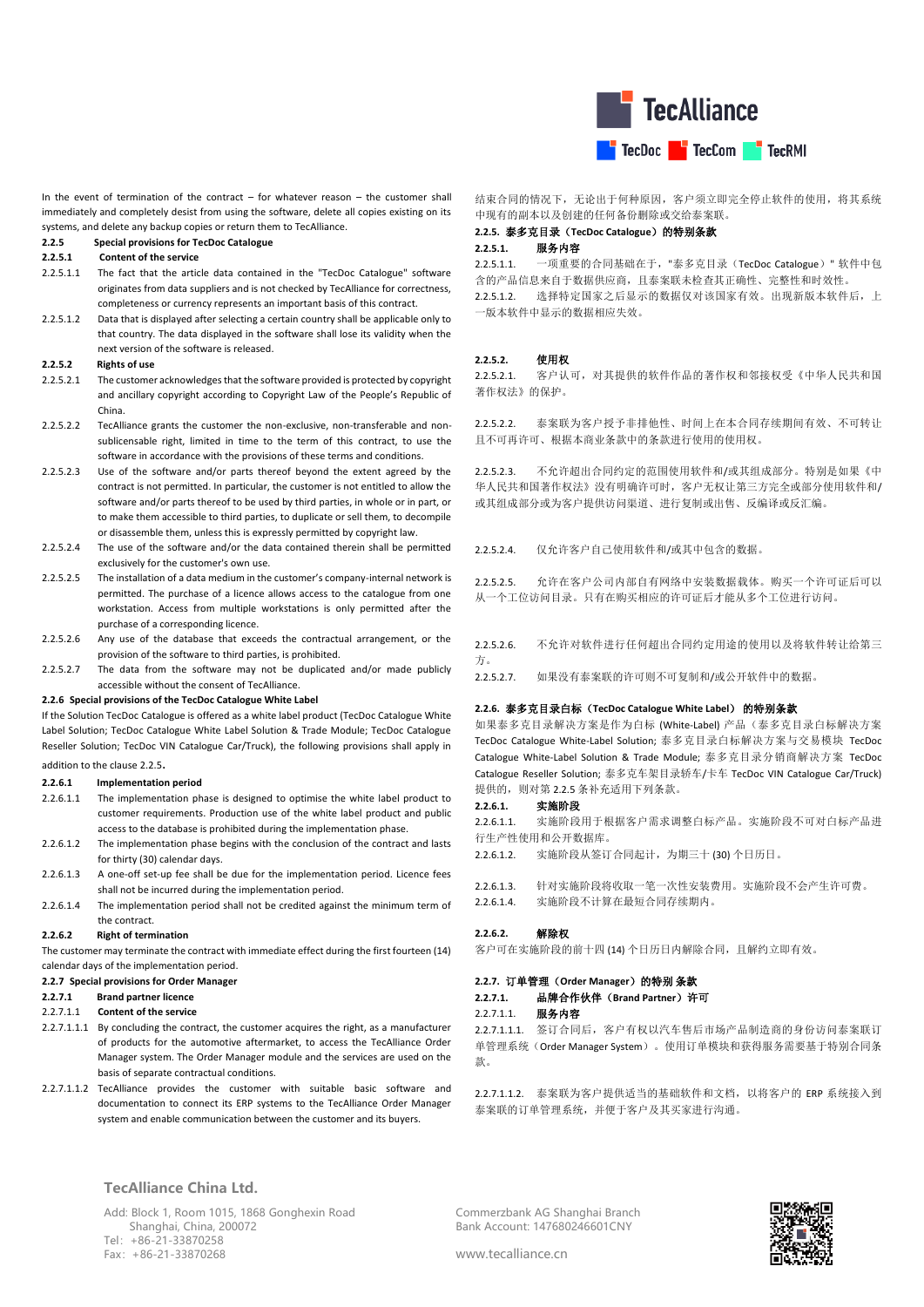

- 2.2.7.1.1.3 The customer is authorised to communicate its participation in the TecAlliance Order Manager system by using one of the signets provided by TecAlliance.
- 2.2.7.1.1.4 The customer is entitled to participate in working groups set up by TecAlliance for the purpose of further developing the Order Manager system.
- 2.2.7.1.1.5 Unless otherwise agreed, the provisions above also apply to companies affiliated with the customer.

### 2.2.7.1.2 **Customer obligations**

- 2.2.7.1.2.1 The customer shall provide TecAlliance with a qualified contact person and a representative in text form. These shall be available to answer questions during normal business hours and authorised to make decisions on contested issues.
- 2.2.7.1.2.2 The customer is obligated to exercise due care in checking the information provided by itself or its buyers for accuracy, current status and completeness. TecAlliance assumes no liability in this regard.

### 2.2.7.1.3 **Fees**

- 2.2.7.1.3.1.1The fees to be paid by the customer shall be specified in the offer and consist of start-up fees and annual fees. They depend on the customer's relevant turnover figures according to the following clause.
- 2.2.7.1.3.1.2The decisive factor for calculating fees is the customer's consolidated turnover that the customer has generated in the contract region in the automotive aftermarket in the business year preceding the invoicing.
- 2.2.7.1.3.1.3 The annual fee is adjusted each year based on the relevant turnover figures according to the previous clause. The customer is obligated to notify TecAlliance of the relevant turnover figures in text form by the 15th of December at the latest.

## 2.2.7.1.4 **Data exchange**

The customer agrees that the company data it saves in the Order Manager system may be made accessible to other licensed participants in the Order Manager system.

#### 2.2.7.1.5 **Term of contract**

Deviating from what is specified in clause [1.7.3,](#page-1-0) the minimum contractual period is three (3) years.

**2.2.7.2Connect 5**

#### 2.2.7.2.1 **Scope of service**

- 2.2.7.2.1.1 In certain cases, TecAlliance provides the customer with a local software to be installed in order to connect the customer's systems to the Order Manager system.
- 2.2.7.2.1.2 The software will be made available to the customer as a download.
- 2.2.7.2.1.3 The hardware and software required for the operation of the software must be provided by the customer. The customer must configure and install the software by himself/herself.

## 2.2.7.2.2 **Right of use**

- 2.2.7.2.2.1 TecAlliance grants the customer the non-exclusive, non-transferable and nonsublicensable right, limited in time to the term of this contract, to use the software in accordance with the provisions of these terms and conditions.
- 2.2.7.2.2.2 During the term of the contract, the customer is authorised to copy the software in writing and/or machine-readable format in whole or in part in order to install and/or execute the software.
- 2.2.7.2.2.3 During the term of the contract, the customer is authorised to make an additional copy of the software for backup and archiving purposes.

#### 2.2.7.2.3 **Consequences of the termination of the contract**

In the event of termination of the contract  $-$  for whatever reason  $-$  the customer shall immediately and completely desist from using the software, delete all copies existing on its systems, and delete any backup copies or return them to TecAlliance.

### **2.2.7.3Order Manager module**

## 2.2.7.3.1 **Content of the service**

- 2.2.7.3.1.1 TecAlliance shall provide the customer with the use of the software via remote access through the Internet (software as a service, SaaS).
- 2.2.7.3.1.2 The software is continuously further developed and improved. As part of this development, partial functions may be changed or removed insofar as this does not put the achievement of the contractual purpose at risk for the customer.

#### 2.2.7.3.2 **Rights of use**

2.2.7.3.2.1 The software and the included databases are protected by copyright. The copyright, patent rights, trademark rights and all other ancillary copyrights to the

**TecAlliance China Ltd.**

Add: Block 1, Room 1015, 1868 Gonghexin Road Shanghai, China, 200072 Tel:+86-21-33870258 Fax:+86-21-33870268

2.2.7.1.1.3. 客户有权在通信中使用泰案联提供的标志,来表明其已加入了泰案的联订 单管理系统。

2.2.7.1.1.4. 客户有权加入泰案联为进一步开发订单管理系统而创建的工作组。

2.2.7.1.1.5. 如果没有其他约定,则上述条款对客户的关联公司有效。

### 2.2.7.1.2. 客户义务

2.2.7.1.2.1. 客户以书面形式为泰案联指定一名有资质的联系人和一名代理人,他们在 常规工作时间内回复问题,且有权对发生争议的问题做出决定。

2.2.7.1.2.2. 客户有义务对由他或由其买家提供的数据的正确性、完整性和实时性按照 应有的审慎予以检查。泰案联对此不承担责任。

### 2.2.7.1.3. 费用

2.2.7.1.3.1.1. 客户需要支付的费用由要约确定,分为入门费和年费。费用取决于依据下 一条条款的客户的相关营业额。

2.2.7.1.3.1.2. 费用计算的决定性因素是客户在发票开具财年、在合同约定地区内的汽车 售后市场所取得的综合营业额。

2.2.7.1.3.1.3. 每年根据营业额相关数字调整年费。客户有义务最迟在 12 月 15 日前以书 面形式向泰案联报告相关的营业额。

#### 2.2.7.1.4. 数据交换。

客户同意将他录入到订单管理系统中的企业数据公开给订单管理系统中其他获得许可 的用户。

## 2.2.7.1.5. 合同存续时间

与第 [1.7.3](#page-1-0) 条不同,最短合同存续时间为三 (3) 年。

## **2.2.7.2.** 连接 **5** 号(**Connect 5**)

## 2.2.7.2.1. 服务范围

2.2.7.2.1.1. 特定情况下,泰案联为客户提供需要本地安装的软件,用于将客户的系统 接入到订单管理系统(Order Manager System)。

2.2.7.2.1.2. 该软件以下载的形式提供给客户。

2.2.7.2.1.3. 运行软件所需的硬件和软件由客户自行提供。客户须自行配置和安装该软 件。

#### 2.2.7.2.2. 使用权

2.2.7.2.2.1. 泰案联为客户授予非排他性、时间上在本合同存续期间有效、不可转移且 不可再许可、用于根据本商业条款中的条款使用软件的使用权。

2.2.7.2.2.2. 合同存续期间,客户有权以书面形式和/或机器可读形式完全或部分复制 软件,以便于安装和/或运行软件。

2.2.7.2.2.3. 合同存续期间,客户有权出于备份和存档目的另外制作一份副本。

### 2.2.7.2.3. 结束合同的后果

结束合同的情况下,无论出于何种原因,客户须立即完全停止软件的使用,将其系统 中现有的副本以及创建的任何备份删除或交给泰案联。

### **2.2.7.3.** 订单管理(**Order Manager**)模块

## 2.2.7.3.1. 服务内容

2.2.7.3.1.1. 泰案联通过网络远程访问的方式 (Software-as-a-Service, SaaS) 为客户提供 软件的使用。

2.2.7.3.1.2. 持续对软件进行进一步开发和优化。进一步开发期间,在不妨碍客户实现 合同目的之前提下,部分功能可能发生变化或失效。

## 2.2.7.3.2. 使用权

2.2.7.3.2.1. 软件和包含的数据库受著作权的保护。该软件及其中所含数据库的版权、 专利权、商标权和所有其他对软件的邻接权仅归泰案联所有。如果存在第三方权

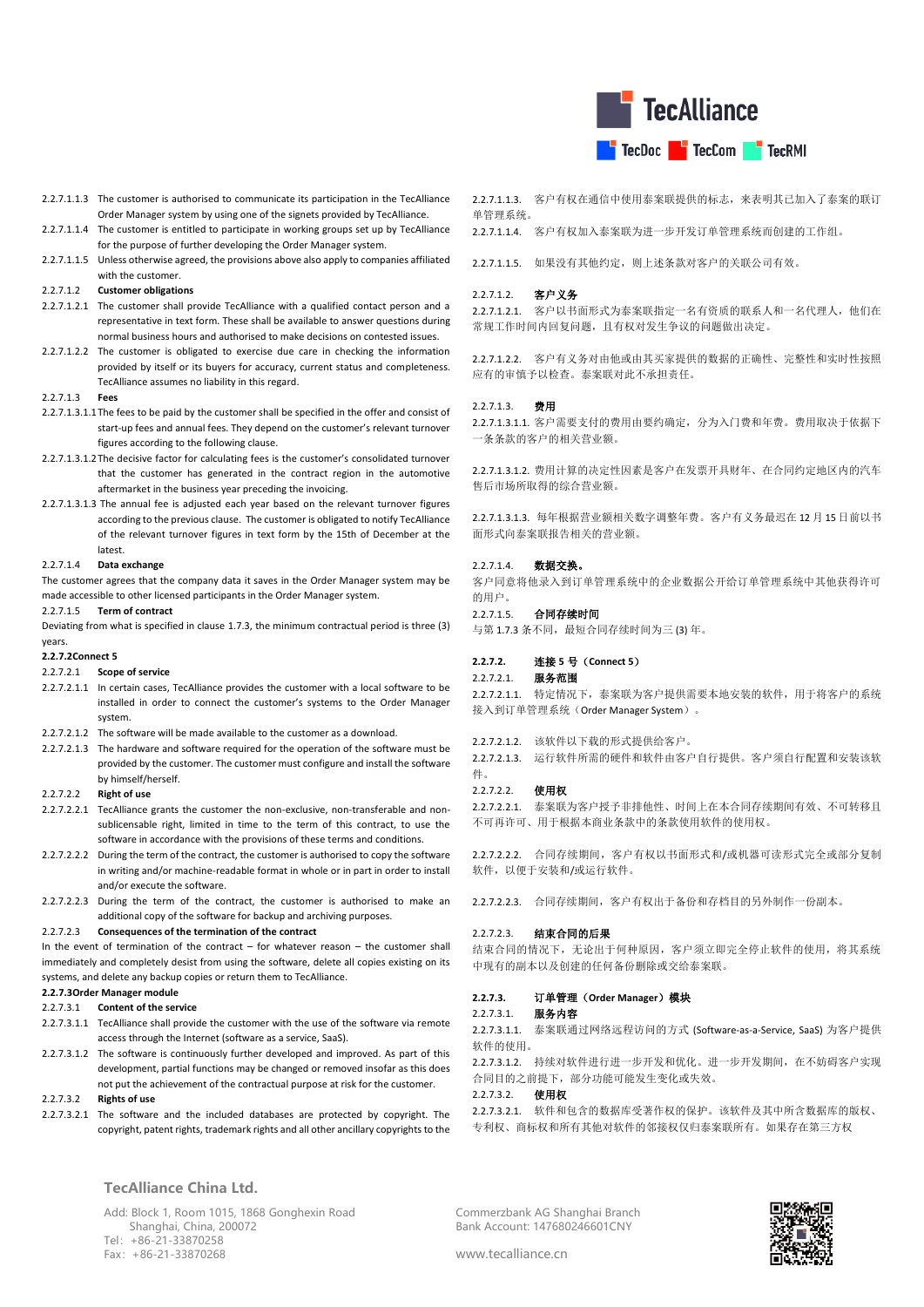

software and the included databases are held exclusively by TecAlliance. Inasmuch as the rights are held by third parties, TecAlliance holds corresponding rights of use.

2.2.7.3.2.2 TecAlliance grants the customer, within the framework defined in this contract, a simple, non-transferable and non-sublicensable right to use the software and included databases within the scope of the software's functionality, which is limited in time to the term of this contract. No further rights are granted to the customer.

#### **2.2.7.4 Order module packages**

2.2.7.4.1 Users can order various packages that expand the functional scope of the solution via the Solution Order Manager interface. Refer to the service descriptions provided there for details about the relevant functional scope. The price and term of the relevant package is displayed to the user before the order is completed.

#### 2.2.7.4.2 **Conclusion of contract**

- 2.2.7.4.2.1 Each user order is considered an offer from the customer to TecAlliance for the conclusion of a contract regarding the ordered package.
- 2.2.7.4.2.2 Upon receipt of the order by TecAlliance, the user and the invoice recipient shall receive an e-mail confirming receipt of the order by TecAlliance and stating its details (order confirmation).
- 2.2.7.4.2.3 The order confirmation constitutes an acceptance of the Customer's offer.

#### 2.2.7.4.3 **Trial period**

- 2.2.7.4.3.1 If a package is ordered for the first time, TecAlliance provides the customer with a free 14-day trial period.
- 2.2.7.4.3.2 During the trial period, the customer can cancel the package at any time without providing any reason.

#### 2.2.7.4.4 **Term of contract**

Deviating from what is specified in claus[e 1.7.3,](#page-1-0) the minimum contractual period is one (1) year.

#### **2.2.7.5 e-Invoicing module**

- 2.2.7.5.1 The customer is responsible for the accuracy and completeness of the content in the transferred data and PDF invoice files.
- 2.2.7.5.2 TecAlliance is not obligated to check the content of the transferred data or PDF invoice files for accuracy. The same applies to identifying any differences between transferred, structured data sets and PDF invoice files.
- 2.2.7.5.3 The customer authorises TecAlliance to receive invoices, verify signatures, create corresponding test reports and grant sub-authorisations for this purpose on its behalf.
- 2.2.7.5.4 The parties agree to consider PDF invoice files as original invoices.
- **2.2.8 Special provisions for Analytics Manager**

## **2.2.8.1 Content of the service**

- 2.2.8.1.1 TecAlliance shall provide the customer with the use of the software via remote access through the Internet (software as a service, SaaS).
- 2.2.8.1.2 The software is continuously further developed and improved. As part of this development, partial functions may be changed or removed insofar as this does not put the achievement of the contractual purpose at risk for the customer.

## **2.2.8.2 Rights of use**

- 2.2.8.2.1 The software and the included databases are protected by copyright. The copyright, patent rights, trademark rights and all other ancillary copyrights to the software and the included databases are held exclusively by TecAlliance. Inasmuch as the rights are held by third parties, TecAlliance holds corresponding rights of use
- 2.2.8.2.2 TecAlliance shall grant the customer, within the framework determined in this contract, a simple, non-transferable and non-sublicensable right to use the software and included databases, which is limited in time to the term of this contract. No further rights are granted to the customer.
- 2.2.8.2.3 The software may only be used by persons to whom TecAlliance has assigned an access authorisation or access details in accordance with a contractual agreement. The access authorisation is exclusive to the person and may not be passed on to other persons or used by other persons.
- 2.2.8.2.4 The reports created with the software shall be exclusively for the internal use of the customer. Dissemination to third parties and/or publication is prohibited. An

### **TecAlliance China Ltd.**

Add: Block 1, Room 1015, 1868 Gonghexin Road Shanghai, China, 200072 Tel:+86-21-33870258 Fax:+86-21-33870268

## 利,则泰案联享有相应的利用权。

2.2.7.3.2.2. 在本合同确定的范围内,泰案联为客户授予单一的、时间上在本合同存 续期间有效、不可转移且不可再许可、用于在软件功能范围内使用软件和其中所含数 据库的权利。未授予客户任何其他权利。

#### **2.2.7.4.** 订单模块数据包(**Order Modul Packages**)

2.2.7.4.1. 通过订单管理解决方案(Solution Order Manager)的界面,用户可以订购 不同的数据包,来扩展解决方案的功能范围。各个功能范围的详细信息参见其中保存 的服务说明。在完成订购前用户可以查看所需各数据包的价格及其有效期。

## 2.2.7.4.2. 合同的订立

2.2.7.4.2.1. 用户每次订购都视为客户向泰案联就所订购数据包所发出的订立合同要 约。

2.2.7.4.2.2. 订购送达至泰案联后,用户和发票接收人收到一封电子邮件,其中确认 订购送达至泰案联并列出订购的详细信息(订单确认)。

2.2.7.4.2.3. 订单确认即代表接受客户的要约。

## 2.2.7.4.3. 试用期

2.2.7.4.3.1. 首次订购数据包时,泰案联为客户提供为期 14 天的免费试用期。

2.2.7.4.3.2. 试用期内客户无需告知理由便可随时解除该数据包。

#### 2.2.7.4.4 合同存续时间

与第 [1.7.3](#page-1-0) 条不同,最短合同存续时间为一 (1) 年。

### **2.2.7.5.** 电子发票管理(**E-Invoicing**)模块

2.2.7.5.1. 客户对所提供数据和 PDF 发票文件内容的正确性和完整性负责。

2.2.7.5.2. 泰案联没有义务检查所提供数据和 PDF 发票文件内容的正确性。此条对 于所提供结构化数据组和 PDF 发票文件之间的一致性也同样有效。

2.2.7.5.3. 客户授权泰案联为其接收发票、验证签名、创建相应的检查记录文件和 出于此目的进行转授权。

2.2.7.5.4. 合同双方约定将 PDF 发票文件视作发票原件。

### **2.2.8.** 分析管理(**Analytics Manager**)软件的特别 条款

#### **2.2.8.1.** 服务内容

2.2.8.1.1. 泰案联通过网络远程访问的方式 (Software-as-a-Service, SaaS) 为客户提供 软件的使用。

2.2.8.1.2. 持续对软件进行进一步开发和优化。进一步开发期间,在不妨碍客户实 现合同目的之前提下,部分功能可能发生变化或失效。

## **2.2.8.2.** 使用权

2.2.8.2.1. 软件和包含的数据库受著作权的保护。该软件及其中所含数据库的版 权、专利权、商标权和所有其他邻接权仅归泰案联所有。如果存在第三方权利,则泰 案联享有相应的利用权。

2.2.8.2.2. 在本合同确定的范围内,泰案联为客户授予单一的、时间上在本合同存 续期间有效、不可转移且不可再许可、用于使用软件和其中所含数据库的权利。未授 予客户任何其他权利。

2.2.8.2.3. 软件只能够由根据合同约定的获得泰案联分配访问授权或访问数据的人 员使用。访问授权与具体人员绑定,且不得转移给其他人或由其他人使用。

2.2.8.2.4. 使用软件创建的报告仅供客户内部使用。不允许转移给第三方和/或进行 公布。此条不包括转交给受客户委托的服务提供商。客户遵守本合同条款的责任不受 影响。

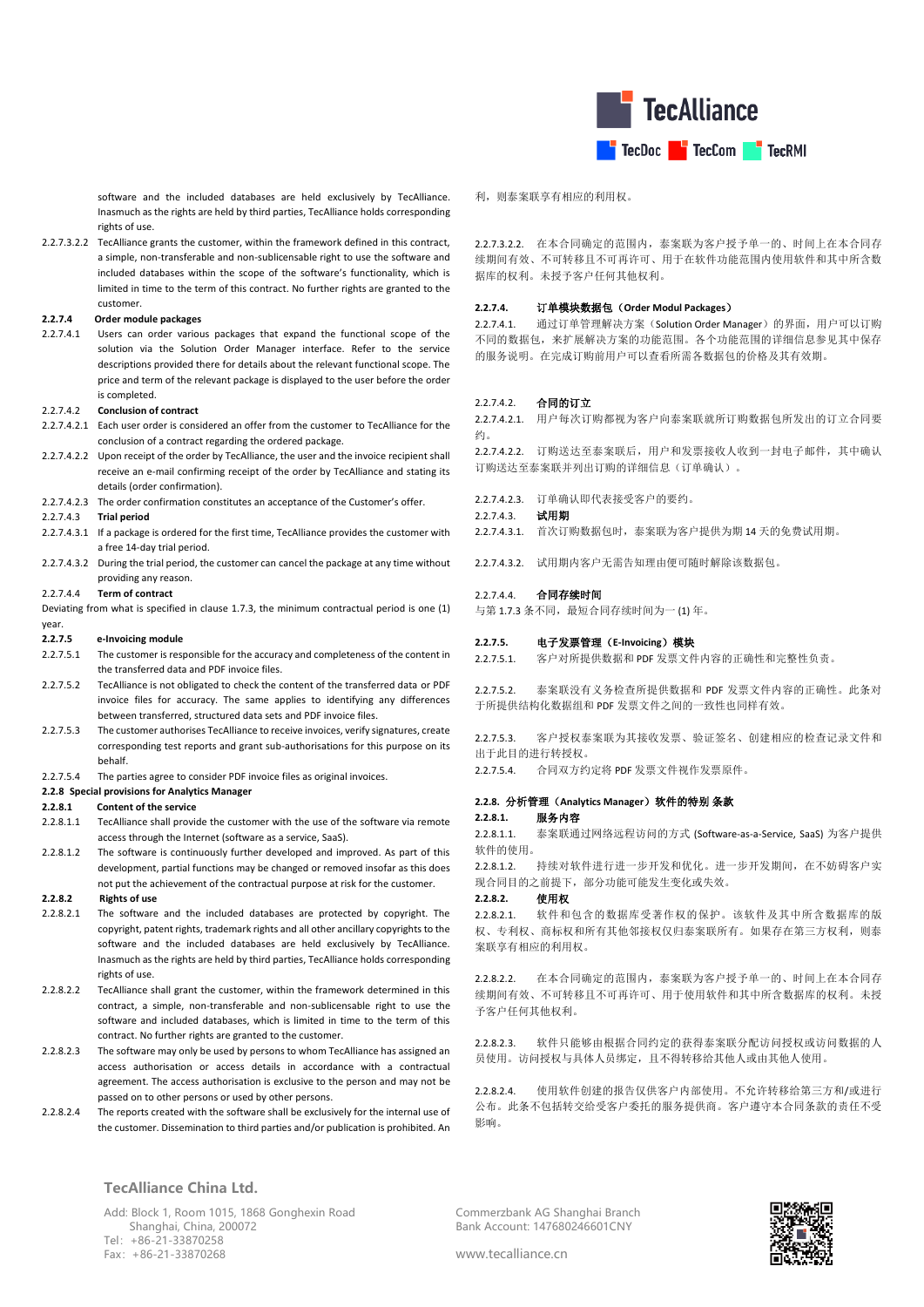

exception to this is the dissemination to service providers who are acting on behalf of the customer. This shall not affect the customer's responsibility for compliance with these contractual conditions.

### **2.2.8.3 Customer obligations**

- 2.2.8.3.1 The customer shall fulfil all the obligations that are necessary for the performance and handling of this contract in a timely, complete and professional manner, in particular: the examination of the services offered with regard to its requirements; ensuring that TecAlliance's minimum requirements for the hardware and software used by the customer are met; the observance of instructions from TecAlliance for error prevention; the protection of the local IT systems against malware attacks; the regular backup of the data and content transmitted to TecAlliance.
- 2.2.8.3.2 If a third party claims an infringement of rights as a result of the data and/or content provided by TecAlliance to the customer, TecAlliance is entitled to block the content, in whole or in part, temporarily or permanently, if there is a doubt justified by objective evidence regarding the legality of the data and/or content. In this case, TecAlliance shall request that the customer eliminate the infringement within a reasonable time or prove the legality of the data and/or content. If the customer does not comply with this request, TecAlliance is entitled, without prejudice to further rights and claims, to terminate the contract for due cause without notice. Expenses incurred by TecAlliance as a result of the aforementioned measures shall be charged to the customer. If the customer is responsible for the infringement, it shall compensate TecAlliance for the resulting damage and indemnify TecAlliance against any claims by third parties. Further rights remain reserved.
- 2.2.8.3.3 The customer is obligated to keep confidential the user and access authorisations assigned to it or to the users, as well as other agreed identification and authentication instruments, to protect them from access by third parties and not to pass them on to unauthorised third parties.

### **2.2.8.4Special provisions for the Analytics Manager Module Demand Dashboard**

#### 2.2.8.4.1 **User Admin**

TecAlliance creates an admin user in the software for the customer after the beginning of the contract. Further contractual management of users is the responsibility of the customer.

- 2.2.8.4.2 **Support**
- 2.2.8.4.2.1 TecAlliance shall provide software support by e-mail.
- 2.2.8.4.2.2 Customer support requests must contain the following information: Subject: Analytics Manager Module Demand Dashboard + short description of error + customer's company name; user details: first name, last name, e-mail address; detailed error description; time of error occurrence; browser; operating system; if possible suitable screenshots.
- 2.2.8.4.2.3 TecAlliance only accepts support requests with the information described above, which must be sent to support.cgn@tecalliance.net.
- 2.2.8.4.2.4 The software includes a user help feature, which contains instructions for the customer on how to use the software.

#### **2.2.8.5Special provisions for the Analytics Manager Module PMA**

## 2.2.8.5.1 **Right of use**

- 2.2.8.5.1.1 The software may only be used by persons to whom TecAlliance has assigned an access authorisation or access details in accordance with a contractual agreement. The access authorisation is exclusive to the person and may not be passed on to other persons or used by other persons.
- 2.2.8.5.1.2 The customer may only grant authorisation for access or access details to persons who are employed by him/her or a service provider commissioned by him/her.

#### 2.2.8.5.2 **Support**

- 2.2.8.5.2.1 TecAlliance provides software support by e-mail or telephone from Monday to Friday, 9:30-18:00 CST with the exception of public holidays in China.
- 2.2.8.5.2.2 Customer support requests must contain the following information: Subject: Analytics Manager Module PMA + short description of error + customer's company name; user details: first name, last name, e-mail address; detailed error description; time of error occurrence; relevant screenshots and the report ID displayed in the system for support for individual reports.

## **2.2.8.3.** 客户义务

2.2.8.3.1. 客户将及时、完整和专业条理地履行为本合同得以执行和开展所必要的全 部义务,尤其是:检查所提供服务对客户的要求;确保硬件和软件满足泰案联对客户 的最低要求;注意泰案联关于避免错误的提示;保护本地 IT 系统以防被恶意软件感 染;定期备份传输给泰案联的数据和内容。

2.2.8.3.2. 如果第三方主张使用泰案联提供给客户的数据和/或内容导致了侵权,如 果对数据和/或内容的合法性存有疑问,且有客观的证据证明,则泰案联有权完全或部 分、暂时或持续屏蔽此内容。这种情况下,泰案联会要求客户在适当的期限内排除侵 权行为或证明数据和/或内容的合法性。如果客户未遵循此要求,则泰案联可以在无视 其他权利的情况下提出权利主张,要求出于重大事由、不必遵守合同期限终止合同。 将向客户收取泰案联由于上述措施而产生的费用。如果侵权原因在于客户,则客户须 赔偿泰案联因此产生的损失并使泰案联免于任何第三方的权利主张。其他进一步的权 利予以保留。

2.2.8.3.3. 客户有义务对分配给他或其用户的使用和访问权限以及其他约定的身份验 证和授权工具进行保密、防止第三方使用且不得转交给未获授权的第三方。

### **2.2.8.4.** 分析管理模块需求仪表盘(**Analytics Manager Modul Demand Dashboard** ) 的特别条款

### 22841 用户管理

合同开始后,泰案联为客户在软件中创建一个管理员用户。由客户根据合同进一步管 理该用户。

#### 2.2.8.4.2. 技术支持

2.2.8.4.2.1. 泰案联通过电子邮件提供软件技术支持。

2.2.8.4.2.2. 客户的技术支持请求必须包含下列信息:主题:Analytics Manager Modul Demand Dashboard + 错误简要描述 + 客户公司名称;用户信息:名、姓、电子邮箱地 址;详细的错误描述;错误出现时间点;浏览器;操作系统;如果可行,合适的屏幕 截图。

2.2.8.4.2.3. 泰案联仅通过 support.cgn@tecalliance.net 接收包含上述信息的技术支持请 求。

2.2.8.4.2.4. 软件本身包含有用户帮助功能,其中包含软件使用说明,可供客户使用。

**2.2.8.5.** 分析管理模块之产品管理分析(**Analytics Manager Modul PMA**) 的特别条 款

#### 2.2.8.5.1. 使用权

2.2.8.5.1.1. 软件只能够由根据合同约定的获得泰案联分配访问授权或访问数据的人员 使用。访问授权与具体人员绑定,且不得转移给其他人或由其他人使用。

2.2.8.5.1.2. 客户只能够向本公司或客户委托服务提供商的工作人员提供访问权限和访 问数据。

### 2.2.8.5.2. 技术支持

2.2.8.5.2.1. 泰案联通过电子邮件或电话在周一至周五 09:30 至 18:00 期间提供软件技 术支持,中国大陆公共假日除外。

2.2.8.5.2.2. 客户的技术支持请求必须包含下列信息:主题:Analytics Manager Modul PMA + 错误简要描述 + 客户公司名称; 用户信息; 名、姓、电子邮箱地址; 详细的错误 描述;错误出现时间点;合适的屏幕截图和系统中为技术支持而显示的各份报告的报 告 ID。

**TecAlliance China Ltd.**

Add: Block 1, Room 1015, 1868 Gonghexin Road Shanghai, China, 200072 Tel:+86-21-33870258 Fax:+86-21-33870268

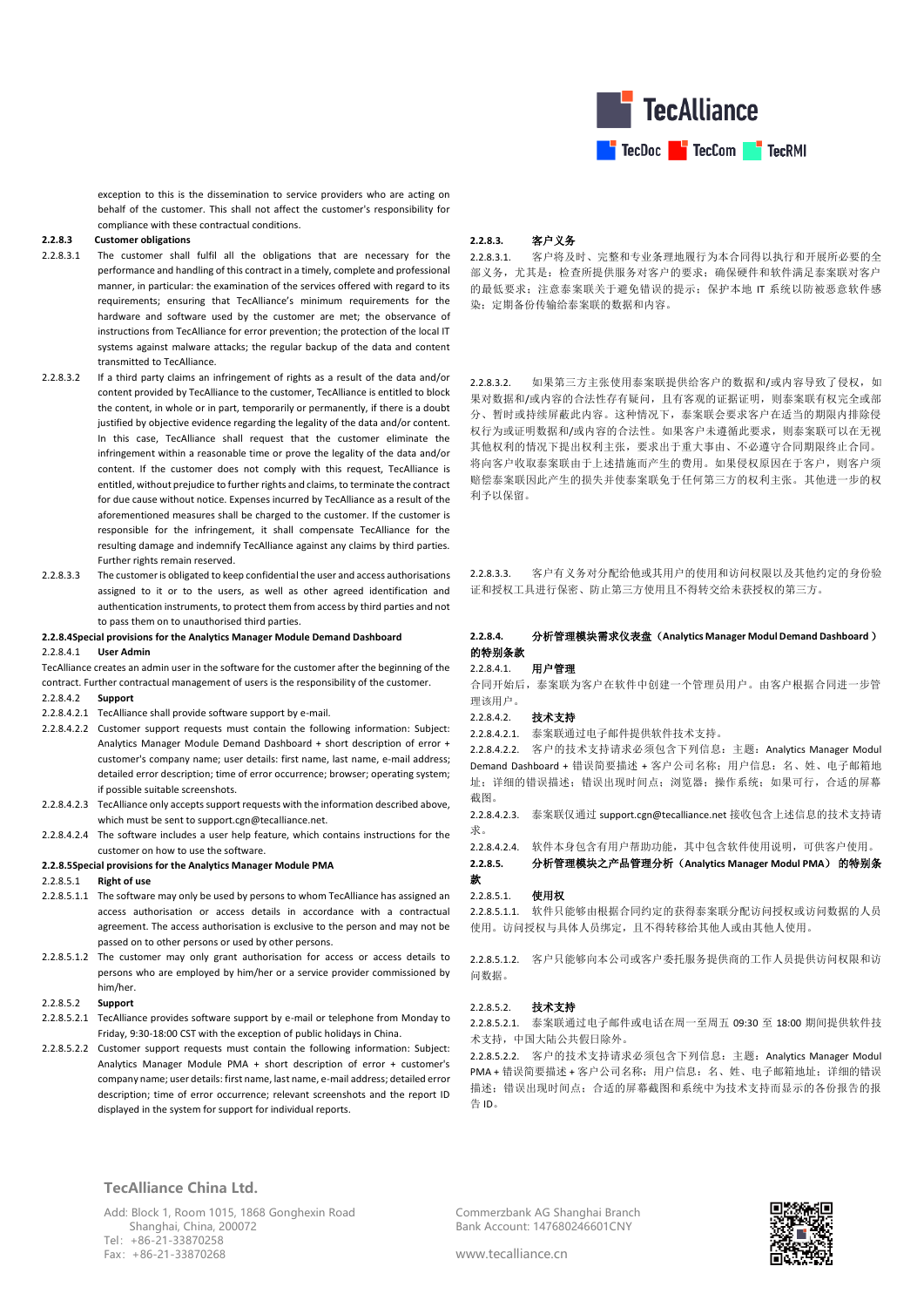

- 2.2.8.5.2.3 TecAlliance only accepts support requests with the information described above, which must be sent to [support.ap@tecalliance.net.](mailto:support.cgn@tecalliance.net) In urgent cases, TecAlliance provides telephone support under +86-(0)21 – 3387 0258.
- 2.2.8.5.2.4 The software includes a user help feature, which contains instructions for the customer on how to use the software.

#### **2.2.8.6Use of the TecDoc Catalogue Data database**

- 2.2.8.6.1 The software can only be used in conjunction with the TecDoc Catalogue Data database. This contains the data basis for the functionality of the software.
- 2.2.8.6.2 If the customer has already licensed the TecDoc Catalogue Data database, it is also entitled to use the data acquired in accordance with the licence within the software. The use of the TecDoc Catalogue Data database within the software must be communicated to TecAlliance in text form and confirmed by TecAlliance in text form. There shall be no further billing for the use of the TecDoc Catalogue Data database.
- 2.2.8.6.3 If the customer has not licensed the TecDoc Catalogue Data database, the use of the desired TecDoc data within the software shall be co-licensed in accordance with the provisions of these terms and conditions. Separate fees are charged for this, which are shown in the quotation. A further use of the TecDoc Catalogue Data database is not included.

#### **2.2.8.7Use of the database "Vehicles in Operation"**

- 2.2.8.7.1 Full use of the software is only possible in connection with the "Vehicles in Operation" database. This contains the data basis for the functionality of the software.
- 2.2.8.7.2 If the customer has already licensed the "Vehicles in Operation" database, it is entitled to use the data acquired in accordance with the licence within the software. The use of the "Vehicles in Operation" database within the software must be communicated to TecAlliance in text form and confirmed by TecAlliance in text form. No further billing for the use of the "Vehicles in Operation" database shall take place.
- 2.2.8.7.3 If the customer has not licensed the "Vehicles in Operation" database, the use of the desired data within the software shall be co-licensed in accordance with the provisions of these terms and conditions. Separate fees are charged for this, which are shown in the quotation. A further use of the "Vehicles in Operation" database is not included.

#### **2.2.8.8Use of TecDoc Web Catalogue Usage Data database**

- 2.2.8.8.1 Full use of the software is only possible in connection with a licence for the TecDoc Web Catalogue Usage Data database. This contains the data basis for the functionality of the software.
- 2.2.8.8.2 If the customer has already licensed the Analytics Manager Module Demand Dashboard, it is entitled to use the data acquired in accordance with the licence within the software as well. This use must be communicated to TecAlliance in text form and confirmed by TecAlliance in text form. No further billing shall take place.
- 2.2.8.8.3 If the customer has not licensed the Analytics Manager Module Demand Dashboard, the use of the TecDoc Web Catalogue Usage Data database within the software shall be co-licensed in accordance with the provisions of these terms and conditions. Separate fees are charged for this, which are shown in the quotation. Further use of the TecDoc Web Catalogue Usage Data database or the Analytics Manager Module Demand Dashboard is not included.

## **2.2.9 Special provisions for myITG**

### **2.2.9.1 Content of the service**

- 2.2.9.1.1 TecAlliance shall provide the customer with the use of the software via remote access through the Internet (software as a service, SaaS).
- 2.2.9.1.2 The software is continuously further developed and improved. As part of this development, partial functions may be changed or removed insofar as this does not put the achievement of the contractual purpose at risk for the customer.
- 2.2.9.1.3 The data contained in the software either comes from other customers or is researched by TecAlliance with the care required under the circumstances. Assessing the accuracy, currency and completeness of the data is the responsibility of the customer.

#### **2.2.9.2Licence models**

**2.2.9.3**The software is offered in various versions that differ in their functional scope.

2.2.8.5.2.3. [泰案联仅通过](mailto:泰案联仅通过Support.ap@tecalliance.net) [Support.ap@tecalliance.net](mailto:泰案联仅通过Support.ap@tecalliance.net) 接收包含上述信息的技术支持请 求。紧急情况下,泰案联通过 +86-(0)21 - 3387 0258 提供电话技术支持。

2.2.8.5.2.4. 软件本身包含有用户帮助功能,其中包含软件使用说明,可供客户使 用。

## **2.2.8.6.** 泰多克目录数据(**TecDoc Catalogue Data**) 数据库的使用

2.2.8.6.1. 软件必须与数据库泰多克目录数据(TecDoc Catalogue Data)搭配使用。 其中包含软件功能的数据基础。

2.2.8.6.2. 如果客户已经获得了泰多克目录数据(TecDoc Catalogue Data) 数据库的 许可证,则客户也有权在软件中使用基于许可证所获得的数据。只有在以书面形式告 知泰案联并且泰案联以书面形式确认之后,才能够在软件中使用泰多克目录数据 (TecDoc Catalogue Data)数据库。不对泰多克目录数据(TecDoc Catalogue Data)数 据库的使用另外收费。

2.2.8.6.3. 如果客户没有获得泰多克目录数据(TecDoc Catalogue Data)数据库的许 可证,则需要根据本商业条款中的规定,对软件中所需的泰多克(TecDoc)数据的使 用一并授予许可证。这将会产生额外的费用,费用列出在要约中。不包括进一步使用 泰多克目录数据(TecDoc Catalogue Data)数据库。

### **2.2.8.7.** 车辆保有量(**Vehicles in Operation**)数据库的使用

2.2.8.7.1. 软件必须与车辆保有量数据库(Vehicles in Operation)全面搭配使用。其 中包含软件功能的数据基础。

2.2.8.7.2. 如果客户已经获得了车辆保有量数据库的许可证,则客户也有权在软件 中使用基于许可证所获得的数据。只有在以书面形式告知泰案联并且泰案联以书面形 式确认之后,才能够在软件中使用车辆保有量数据库。不对保有量数据库的使用另外 收费。

2.2.8.7.3. 如果客户没有获得车辆保有量数据库的许可证,则需要根据本商业条款 中的规定,对软件中所需数据的使用一并授予许可证。这将会产生额外的费用,费用 列出在要约中。不包括进一步使用车辆保有量数据库。

## **2.2.8.8.** 泰多克网络目录应用数据(**TecDoc Web Catalogue Usage Data**) 数据库的 使用

2.2.8.8.1. 软件必须与泰多克网络目录应用数据(TecDoc Web Catalogue Usage Data )数据库的许可证全面搭配使用。其中包含软件功能的数据基础。

2.2.8.8.2. 如果客户已经获得了分析管理模块需求仪表盘(Analytics Manager Modul Demand Dashboard)的许可证,则客户也有权在软件中使用基于许可证所获得的数 据。只有在以书面形式告知泰案联,并且泰案联以书面形式确认之后,才能够进行使 用。不再另外收费。

2.2.8.8.3. 如果客户没有获得分析管理模块需求仪表盘(Analytics Manager Modul Demand Dashboard)的许可证,则需要根据本商业条款中的条款,对软件中所需泰多 克网络目录应用数据(TecDoc Web Catalogue Usage Data)数据库的使用一并授予许可 证。这将会产生额外的费用,费用列出在要约中。不包括进一步使用泰多克网络目录 应用数据(TecDoc Web Catalogue Usage Data)或分析管理模块需求仪表盘(Analytics Manager Modul Demand Dashboard)数据库。

# **2.2.9. myITG** 软件的特别条款

# **2.2.9.1.** 服务内容

2.2.9.1.1. 泰案联通过网络远程访问的方式 (Software-as-a-Service, SaaS) 为客户提供 软件的使用。

22912. 持续对软件进行进一步开发和优化。进一步开发期间,在不妨碍客户实 现合同目的之前提下,部分功能可能发生变化或失效。

2.2.9.1.3. 软件中所含数据源自其他客户或者由泰案联依据具体情况所必要的谨慎 所开发。客户应当独自判断数据的正确性、完整性和实时性。

## **2.2.9.2.** 许可模式

**2.2.9.3.** 提供不同版本软件,其区别在于功能范围不同。

Commerzbank AG Shanghai Branch Bank Account: 147680246601CNY



www.tecalliance.cn

Add: Block 1, Room 1015, 1868 Gonghexin Road Shanghai, China, 200072 Tel:+86-21-33870258

Fax:+86-21-33870268

**TecAlliance China Ltd.**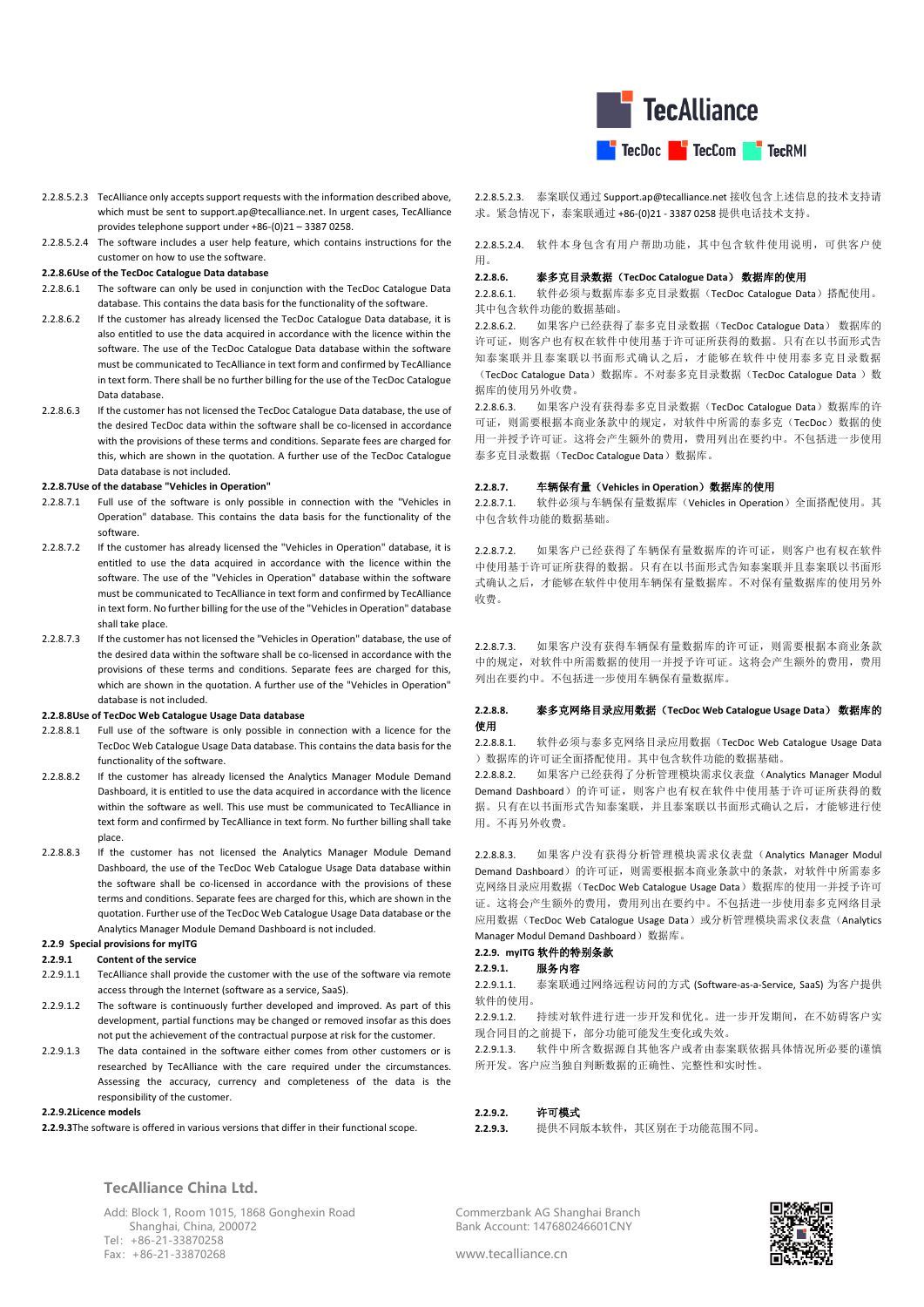

- <span id="page-16-0"></span>2.2.9.3.1 Use of the free version (Basic) requires that the customer be listed on the TecAlliance website with at least one of its brands as a TecDoc data supplier.
- 2.2.9.3.2 Customers who do not meet the requirement in clause [2.2.9.3.1,](#page-16-0) can only use the fee-based version (Pro) of the software.

## **2.2.9.4Customer rights of use**

- 2.2.9.4.1 The software and the included databases are protected by copyright. The copyright, patent rights, trademark rights and all other ancillary copyrights to the software and the included databases are held exclusively by TecAlliance. Inasmuch as the rights are held by third parties, TecAlliance holds corresponding rights of use.
- 2.2.9.4.2 TecAlliance shall grant the customer, within the framework determined in this contract, a simple, non-transferable and non-sublicensable right to use the software and included databases within the scope of the software's functionalities, which is limited in time to the term of this contract. No further rights are granted to the customer.

#### **2.2.9.5Customer obligations**

- 2.2.9.5.1 The essential component of the software is the accuracy, currency and completeness of the data it contains. The customer is therefore instructed to keep its data up to date in the software at all times and to correct the data as necessary.
- 2.2.9.5.2 The customer ensures that it provides and publishes only data that does not violate any statutory provisions and/or third party rights (including intellectual property rights).

### **2.2.9.6Transferring rights of use**

- 2.2.9.6.1 The customer is the owner of the data that it enters into the software and/or publishes there.
- **2.2.9.7**The customer grants TecAlliance and its affiliated companies, in accordance with claus[e 1.1.2,](#page-0-1) a simple, global, transferable and sublicensable right, limited in time to the term of this contract, to process, duplicate, distribute and make publicly accessible the data that the customer enters and/or publishes in the software. The usage right is limited to the functionality of the software. **Customer-specific optimisations (COP)**

Customer-specific optimisations of the software (COP) are not part of the contract. Corresponding requests are forwarded by TecAlliance to a service provider. Conclusion of the COP contract takes place exclusively between the service provider and the customer.

## **2.2.9.8Support**

- 2.2.9.8.1 The support is provided by TecAlliance or a third party commissioned by TecAlliance. It is categorised as follows:
- 2.2.9.8.1.1 First Level Support (telephonic registration of the fault with a Customer Help Desk – CHD; advice in relation to technical issues regarding application – use, and known errors) and
- 2.2.9.8.1.2 Second Level Support (takeover and diagnosis of problem reports from First Level Support. Remedying of the error and provision of a workaround or corrective version).
- 2.2.9.8.2 All support services (with the exception of training support) can be provided by TecAlliance or by a third party appointed by TecAlliance over the telephone or via remote service. If a remote service is not approved by the customer so that on-site support becomes necessary, the customer shall bear the costs and expenses arising from this.
- 2.2.9.8.3 If any specific problems require further measures, TecAlliance shall provide a paid on-site service.
- 2.2.9.8.4 The support will be available during normal office hours (Mon-Fri. 9:00 17:00 CET). On public holidays in NRW, support will not be provided.
- 2.2.9.8.5 Support is provided in German and English.

## **2.2.9.9Term and Termination**

Deviating from what is specified in claus[e 1.7.3,](#page-1-0) the minimum contractual period is omitted for the free version of the software (Basic). The notice period shall in this case amount to seven (7) days to the end of the month.

## **2.3 Services (consulting and implementation)**

## **2.3.1 General provisions**

**2.3.1.1 Content of the service**

## **TecAlliance China Ltd.**

Add: Block 1, Room 1015, 1868 Gonghexin Road Shanghai, China, 200072 Tel:+86-21-33870258 Fax:+86-21-33870268

2.2.9.3.1. 使用免费版本 (Basic) 的前提是, 客户被列在泰案联网站上, 至少一个品 牌被列为 泰多克(TecDoc)数据供应商。

2.2.9.3.2. 不满足第 [2.2.9.3.1](#page-16-0) 条所列前提条件的客户,只能够使用软件的收费版本 (Pro)。

## **2.2.9.4.** 客户使用权

2.2.9.4.1. 软件和包含的数据库受著作权的保护。该软件及其中所含数据库的版 权、专利权、商标权和所有其他邻接权仅归泰案联所有。如果存在第三方权利,则泰 案联享有相应的利用权。

2.2.9.4.2. 在本合同确定的范围内,泰案联为客户授予单一的、时间上在本合同存 续期间有效、不可转移且不可再许可、用于在软件功能范围内使用软件和其中所含数 据库的权利。未授予客户任何其他权利。

### **2.2.9.5.** 客户义务

2.2.9.5.1. 其中所含数据的正确性、完整性和实时性是软件的基本组成部分。因 此,要求客户确保软件始终为最新版本并在必要时配合修正。

2.2.9.5.2. 客户确保仅提供和公布不违反法律规定和/或不侵犯第三方权利(包括知 识产权)的数据。

### **2.2.9.6.** 转移使用权

2.2.9.6.1. 客户是其输入到软件中和/或公布在软件中的数据的所有人。

**2.2.9.7.** 客户为泰案联及其符合第 [1.1.2](#page-0-1) 条的关联公司授予单一的、时间上在本合 同存续期间有效、全球范围有效、可转让的和可以再许可的对客户输入到软件中和/或 公布在软件中的数据进行编辑、复制、传播和公开的权利。使用权仅限于软件的功 能。客户定制调整 **(COP)**

对软件进行客户定制调整 (COP) 不是本合同的内容。泰案联会将相关需求转发给服务 提供商。只会在服务提供商和客户之间就客户定制调整签订合同。

### **2.2.9.8.** 技术支持

2.2.9.8.1. 由泰案联提供或泰案联委托第三方提供技术支持。该技术支持分为:

2.2.9.8.1.1. 一级技术支持(由客户帮助平台 CHD 提供电话故障申报服务;有关使 用、操作、确定错误的专业性问题咨询服务)以及

2.2.9.8.1.2. 二级技术支持(接收和诊断来自一级技术支持申报的问题。纠错并提供 解决方法或更正版本)。

2.2.9.8.2. 所有技术支持服务(例外:培训支持)由泰案联或泰案联委托的第三方 以电话或远程服务的方式提供。如果客户不同意进行远程服务并因此需要进行现场技 术支持,则客户须承担由此产生的成本和费用。

2.2.9.8.3. 如果特殊问题需要采取进一步解决措施,那么泰案联将收取费用提供现 场支持。

2.2.9.8.4. 能够提供技术支持的时间为正常办公时间(周一至周五,中欧时间 9:00 – 17:00)。北威州法定节假日不提供技术支持。

2.2.9.8.5. 可用德语和英语提供技术支持。

### **2.2.9.9.** 存续期与解约

与第 [1.7.3](#page-1-0) 条不同, 软件的免费版本 (Basic) 没有最短合同存续时间。这种情况下, 解约 期为月末前七 (7) 天。

**2.3.** 服务(咨询和实施) **2.3.1.** 一般条款 **2.3.1.1.** 服务内容

Commerzbank AG Shanghai Branch Bank Account: 147680246601CNY

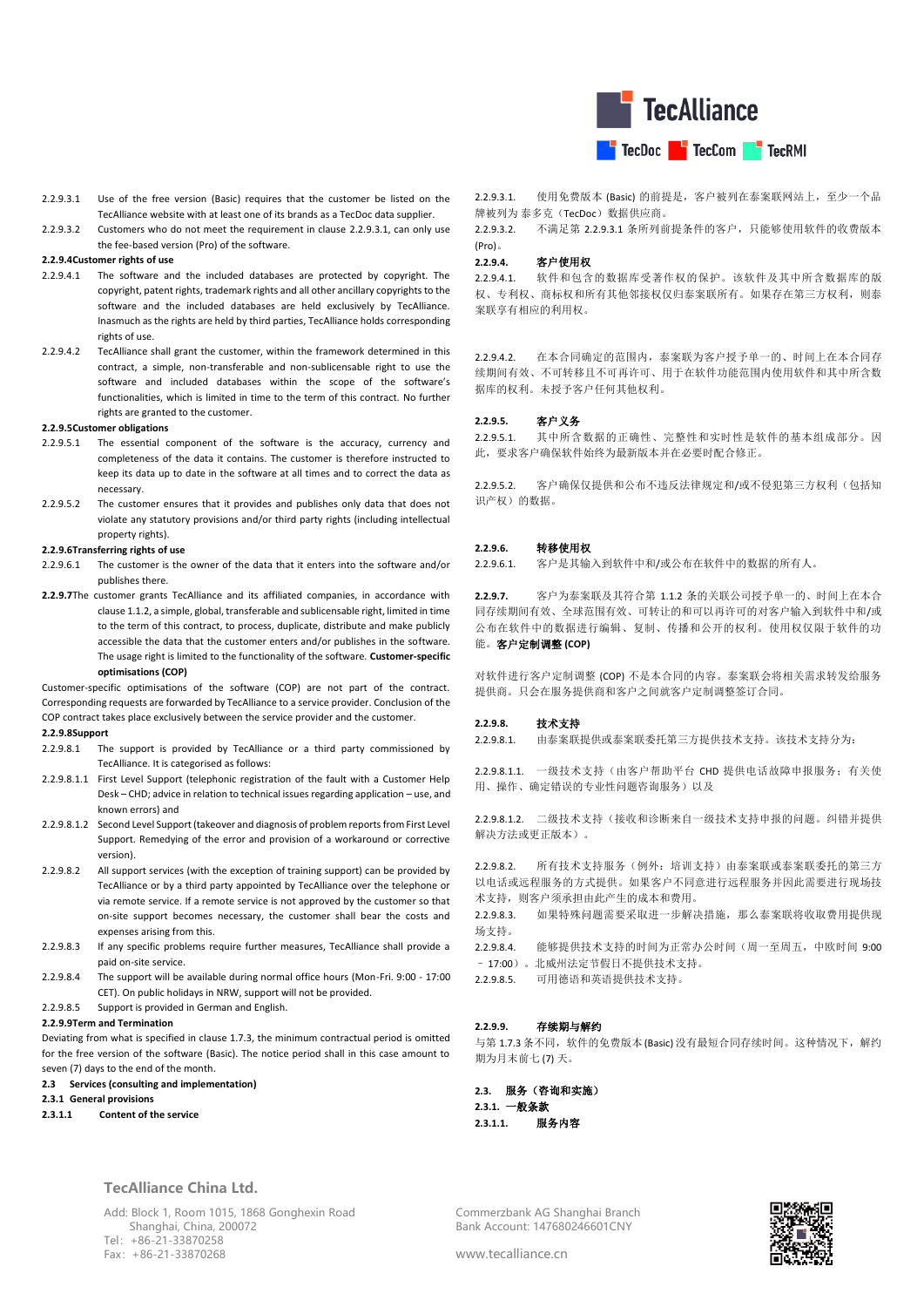

2.3.1.1.1 The content of the service is the provision of services by TecAlliance in accordance with the offer and the contractual arrangements.

# 2.3.1.1.2 Details of the services to be provided are defined in the specification of service.

**2.3.2 Special provisions for implementation services** 

# **2.3.2.1TecDoc data services**

- 2.3.2.1.1 **Content of the service**
- 2.3.2.1.1.1 The contractually agreed services encompass the processing and preparation of data supplied by the customer, and the transfer of said data into the relevant TecAlliance catalogue data format, in order to subsequently, with the customer's approval, publish it according to the provisions of the Data Supply Contract and to distribute it to data users. The actual services to be provided by TecAlliance shall be specified in the offer.
- 2.3.2.1.1.2 Services in the area of data services shall be provided exclusively to customers who have concluded a valid Data Supply Contract with TecAlliance.
- 2.3.2.1.1.3 With regard to the provision of the services, TecAlliance shall only take into account the information provided by the customer and/or its service providers, such as product information, applications, cross-references, documents, etc. TecAlliance shall not use any other data sources.
- 2.3.2.1.1.4 TecAlliance shall transfer the customer's article data into the TecAlliance product data classification system for classification and attribution. Any generic articles and/or attributes that are not available in the TecAlliance product class identification system must be added to the TecAlliance reference data, where necessary. The article data concerned can, therefore, usually only be processed on the next possible date.
- 2.3.2.1.1.5 The customer's applications shall be managed solely on the basis of the TecAlliance vehicle reference data. Any vehicles that are not available in the TecAlliance vehicle data must be added to the TecAlliance reference data, where necessary. The applications concerned can therefore usually only be processed on the next possible date.
- 2.3.2.1.1.6 When the service is provided, OE data and/or linkages that do not have 100 % coverage are used. In this respect, the customer shall accept missing OE numbers and/or links in the data preparation as compliant with the contract.
- 2.3.2.1.1.7 The service to be rendered pursuant to this contract shall be provided only until the target date specified in the offer and shall consist of one (1) data preparation in accordance with the scope of services set forth in the offer and in these GTCs.
- 2.3.2.1.1.8 TecAlliance may enlist the services of one or more subcontractors for the provision of the service. The vicarious agent must have the specialist qualification required to provide the service. TecAlliance is not obligated to inform the customer that it is enlisting the services of subcontractors.

### 2.3.2.1.2 **The customer's obligations to cooperate**

- 2.3.2.1.2.1 In text form the customer shall provide TecAlliance with the name of a project manager, who will serve as a contact person, and a representative. These shall be available to answer questions during normal business hours and authorised to make decisions on contested issues.
- 2.3.2.1.2.2 The customer shall ensure that the submission date specified in the offer is observed. The customer's data must be submitted to TecAlliance by this date at the latest so that it can be processed on time.
- 2.3.2.1.2.3 If the customer is unable to comply with the submission date, TecAlliance shall set a new date and inform the customer accordingly.
- 2.3.2.1.2.4 The data supplied by the customer must meet the specifications of these GTCs. If the data fails to meet one or more of the specifications of these GTCs, TecAlliance may not be able to provide the services at all or on time. In this case, TecAlliance shall inform the customer of the faults in the data delivery and the consequences of this (rejection of the data, additional expenses for providing the services) and discuss with the customer how to proceed.
- 2.3.2.1.2.5 After TecAlliance has processed the data, it shall be sent to the customer to be checked and approved. The processed data shall be deemed to have been approved if the customer fails to raise any objections with regard to the services rendered in text form within three (3) days.

## 2.3.2.1.3 **Specifications regarding the data provided**

2.3.1.1.1. 服务内容是泰案联根据要约和合同条款提供服务。

2.3.1.1.2. 所提供服务的详细信息由服务说明确定。

# **2.3.2.** 实施服务的特别条款

# **2.3.2.1.** 泰多克数据服务(**TecDoc Data Services**)

## 2.3.2.1.1. 服务内容

2.3.2.1.1.1. 服务对象是处理和准备客户交付的数据、将此数据转为相应有效的泰案 联目录数据格式,在获得客户认可后,根据数据供应商合同的条款公开和分发给数据 用户。泰案联所提供的具体服务由要约确定。

2.3.2.1.1.2. 数据服务(Data Services)范围内的服务仅提供给与泰案联签订了有效的 数据供应商合同的客户。

2.3.2.1.1.3. 泰案联在提供服务时仅考虑客户和/或其服务提供商所交付的诸如产品信 息、应用程序、交叉引用、文档之类的信息。泰案联原则上不采用其他数据源。

2.3.2.1.1.4. 泰案联会对客户的产品数据导入到泰案联的产品数据分类系统中进行分 类并定义属性。在泰案联分类识别系统中还不存在的未分类产品和/或属性,需要首先 在泰案联参考数据中创建。因此,通常须在下一个可行的约定日期才能对相关的产品 数据进行处理。

2.3.2.1.1.5. 客户的应用程序仅能基于泰案联的车辆谱系进行管理。在泰案联的车辆 谱系中不存在的车辆需要首先在泰案联参考数据中创建。因此,通常须在下一个可行 的日期才能对相关应用程序进行处理。

2.3.2.1.1.6. 提供服务时,应用的原厂数据和/或链接可能不会提供百分一百的覆盖 率。就此而言客户认可,数据处理中缺失的原厂号码和/或链接符合合同的给付要求。

2.3.2.1.1.7. 根据本合同须履行的服务仅在要约中所提及的目标日期有效,且仅包含 一 (1) 次要约和本一般商业条款所述服务范围内的数据处理工作。

2.3.2.1.1.8. 泰案联在提供服务时可能会借助一个或多个履约协助人(分包商)。履 约协助人必须具备提供服务所必要的专业资质。泰案联有义务向客户告知借助了履约 协助人。

#### 2.3.2.1.2. 客户合作义务

2.3.2.1.2.1. 客户以书面形式为泰案联指定一名项目负责人作为联系人和一名代理 人,他们在常规工作时间内回复问题,且有权对发生争议的问题做出决定。

2.3.2.1.2.2. 客户须确保遵守要约中指定的准备日期。为了能够按期处理,客户应当 最迟在该日期把数据交至泰案联。

2.3.2.1.2.3. 如果客户没有遵守提供日期,则泰案联会重新指定日期并告知给客户。

2.3.2.1.2.4. 客户提交的数据必须符合本一般商业条款的规定。如果数据不符合本一 般商业条款的一条或多条规定,则泰案联无法提供或无法按期提供服务。这种情况 下,泰案联向客户告知数据提交出现的缺陷及其后果(不接收数据、提供服务成本增 加)并与其协商下一步措施。

2.3.2.1.2.5. 泰案联进行处理后,将数据传输给客户以进行检查和批准。如果客户未 在三 (3) 天内以书面形式就所提供的服务提出异议,则经过编辑的数据视作获得批准。

2.3.2.1.3. 针对所提交数据的规定

### **TecAlliance China Ltd.**

Add: Block 1, Room 1015, 1868 Gonghexin Road Shanghai, China, 200072 Tel:+86-21-33870258 Fax:+86-21-33870268

Commerzbank AG Shanghai Branch Bank Account: 147680246601CNY

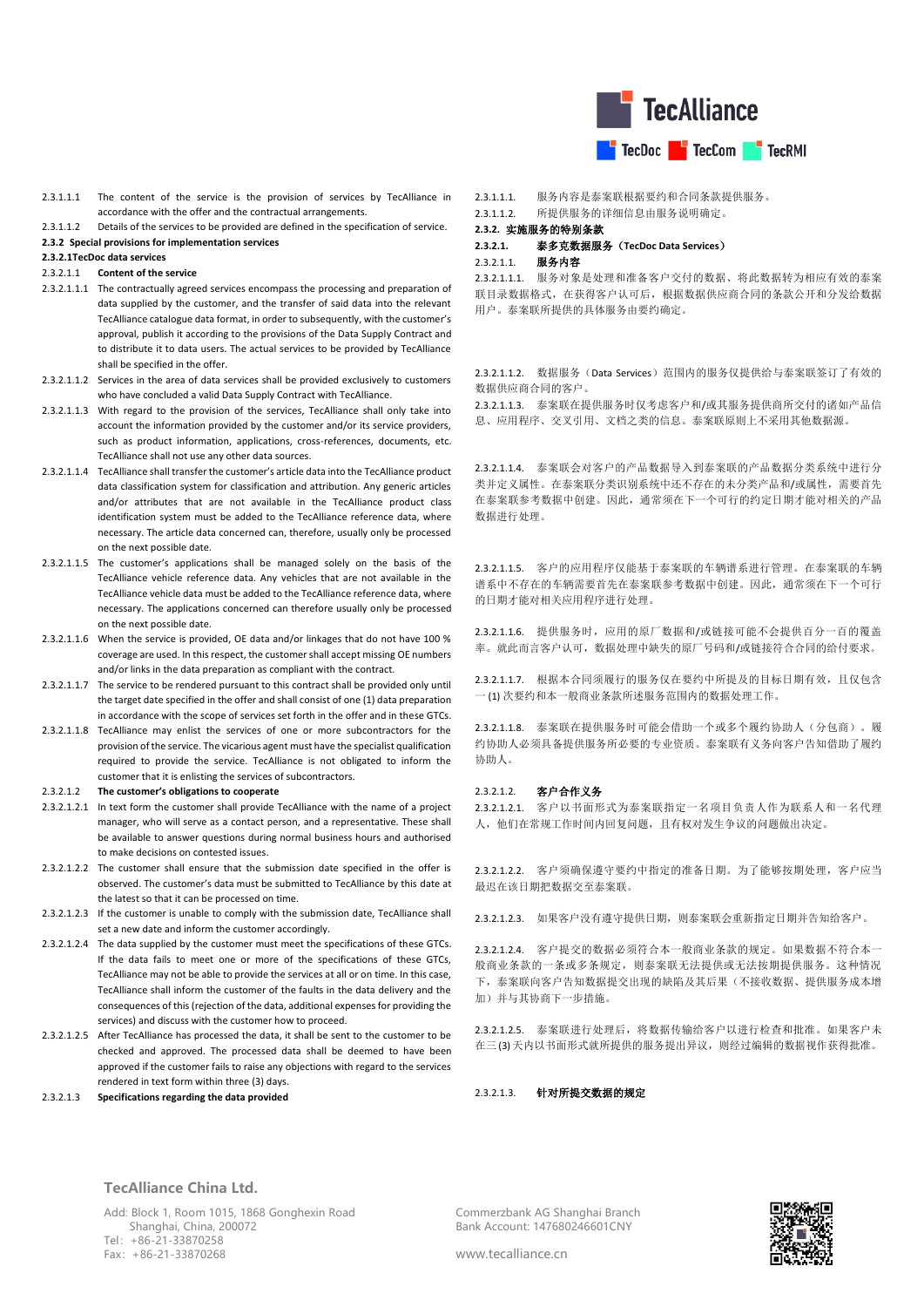

- 2.3.2.1.3.1 TecAlliance can only process clear and logical data sets. Words that are spelt differently or information that is inconsistent or implausible cannot be processed.
- 2.3.2.1.3.2 TecAlliance can only process images and graphics in BMP or JPG format. Images must be no larger than 600 x 400 px. Logos must be no larger than 130 x 90 px.
- 2.3.2.1.3.3 PDF documents must be available at least in Chinese and English.
- 2.3.2.1.3.4 Images, documents and text modules must be assigned to the article numbers and – where relevant – to the customer's article-vehicle links.
- 2.3.2.1.3.5 File names must have no more than 30 characters and must not contain any dots (.) as characters.
- 2.3.2.1.3.6 With regard to information on dimensions and units, it is imperative that the specification of the dimension/unit is included (e.g. length in mm, centring diameter in mm, external thread diameter in inches).

#### **2.3.2.2Trade Brands**

### 2.3.2.2.1 **Content of the service**

- 2.3.2.2.1.1 The contractually agreed services encompass the processing and preparation of data supplied by the customer and the transfer of said data into the relevant TecAlliance catalogue data format. This is in order to subsequently publish it in a TecAlliance webservice provided to the customer after the customer's approval. The actual services to be provided by TecAlliance shall be specified in the service description and offer.
- 2.3.2.2.1.2 Services in the area of Trade Brands shall be provided exclusively to customers who have concluded a valid TecDoc Catalogue White Label or TecDoc Catalogue Data Webservice contract with TecAlliance.
- 2.3.2.2.1.3 With regard to the provision of the services, TecAlliance shall only take into account the information provided by the customer and/or its service providers, such as product information, applications, cross-references, documents, etc. TecAlliance shall not use any other data sources.
- 2.3.2.2.1.4 TecAlliance shall transfer the customer's article data into the TecAlliance product data classification system for classification and attribution. Any generic articles and/or attributes that are not available in the TecAlliance product class identification system must be added to the TecAlliance reference data, where necessary. The article data concerned can, therefore, usually only be processed on the next possible date.
- 2.3.2.2.1.5 The customer's applications shall be managed solely on the basis of the TecAlliance vehicle reference data. Any vehicles that are not available in the TecAlliance vehicle data must be added to the TecAlliance reference data, where necessary. The applications concerned can therefore usually only be processed on the next possible date.
- 2.3.2.2.1.6 When the service is provided, OE data and/or linkages that do not have 100 % coverage may be used. In this respect, the customer shall accept missing OE numbers and/or links in the data preparation as compliant with the contract.
- 2.3.2.2.1.7 The service to be rendered pursuant to this contract shall be provided only until the target date specified in the offer and shall consist of one (1) data preparation in accordance with the scope of services.
- 2.3.2.2.1.8 TecAlliance may enlist the services of one or more subcontractors for the provision of the service. The vicarious agent must have the specialist qualification required to provide the service. TecAlliance is not obligated to inform the customer that it is enlisting the services of subcontractors.

#### 2.3.2.2.2 **The customer's obligations to cooperate**

- 2.3.2.2.2.1 In text form the customer shall provide TecAlliance with the name of a project manager, who will serve as a contact person, and a representative. These shall be available to answer questions during normal business hours and authorised to make decisions on contested issues.
- 2.3.2.2.2.2 The customer shall ensure that the submission date specified in the offer is observed. The customer's data must be submitted to TecAlliance by this date at the latest so that it can be processed on time.
- 2.3.2.2.2.3 If the customer is unable to comply with the submission date, TecAlliance shall set a new date and inform the customer accordingly.
- 2.3.2.2.2.4 The data supplied by the customer must meet the specifications of these GTCs. If the data fails to meet one or more of the specifications of these GTCs, TecAlliance may not be able to provide the services at all or on time. In this case,

2.3.2.1.3.1. 泰案联只能处理明确的、合乎逻辑的数据行。无法处理不同的写法或自 相矛盾的、不可信的数值。

2.3.2.1.3.2. 泰案联只能够处理 BMP 或 JPG 格式的图片和图表。图片大小不得超过 600 x 400 px。徽标大小不得超过 130 x 90 px。

- 2.3.2.1.3.3. PDF 文档必须至少有中文和英文版本。
- 2.3.2.1.3.4. 图片、文档和文本模板必须分配有客户的产品编号和(如果涉及)产品 的车辆链接。
- 2.3.2.1.3.5. 文件名称的长度不得超过 30 个字符且不能包含点号 (.)。

2.3.2.1.3.6. 标识尺寸和单位数值时,必须注意,也必须同时标注尺寸/单位的名称 (例如:长度单位为 mm,中心直径单位为 mm,外部螺纹直径单位为英寸)。

# **2.3.2.2.** 交易品牌(**Trade Brands**)

### 2.3.2.2.1. 服务内容

2.3.2.2.1.1. 服务对象是处理和准备客户交付的数据、将此数据转为相应有效的泰案 联目录数据格式,在获得客户认可后,在一台分配给客户的泰案联网络服务器上发 布。泰案联所提供的具体服务由服务说明和要约确定。

2.3.2.2.1.2. 交易品牌(Trade Brands)范围内的服务仅提供给与泰案联就 泰多克目录 白标(TecDoc Catalogue White Label)或泰多克目录数据网络服务(TecDoc Catalogue Data Webservice)签订了有效合同的客户。

2.3.2.2.1.3. 泰案联在提供服务时仅考虑客户和/或其服务提供商所交付的诸如产品信 息、应用程序、交叉引用、文档之类的信息。泰案联原则上不采用其他数据源。

2.3.2.2.1.4. 泰案联会对客户的产品数据导入到泰案联的产品数据分类系统中进行分 类并定义属性。在泰案联分类识别系统中还不存在的未分类产品和/或属性,需要首先 在泰案联参考数据中创建。因此,通常须在下一个可行的约定日期才能对相关的产品 数据进行处理。

2.3.2.2.1.5. 客户的应用程序仅能基于泰案联的车辆谱系进行管理。在泰案联的车辆 谱系中不存在的车辆需要首先在泰案联参考数据中创建。因此,通常须在下一个可行 的日期才能对相关应用程序进行处理。

2.3.2.2.1.6. 提供服务时,应用的原厂数据和/或链接可能不会提供百分一百的覆盖 率。就此而言客户认可,数据处理中缺失的原厂号码和/或链接符合合同的给付要求。

2.3.2.2.1.7. 根据本合同须履行的服务仅在要约中所提及的目标日期有效,且仅包含 一 (1) 次所述服务范围内的数据处理工作。

2.3.2.2.1.8. 泰案联在提供服务时可能会借助一个或多个履约协助人(分包商)。履 约协助人必须具备提供服务所必要的专业资质。泰案联有义务向客户告知借助了履约 协助人。

## 2.3.2.2.2. 客户合作义务

2.3.2.2.2.1. 客户以书面形式为泰案联指定一名项目负责人作为联系人和一名代理 人,他们在常规工作时间内回复问题,且有权对发生争议的问题做出决定。

2.3.2.2.2.2. 客户须确保遵守要约中指定的准备日期。为了能够按期处理,客户应当 最迟在该日期把数据交至泰案联。

2.3.2.2.2.3. 如果客户没有遵守提供日期,则泰案联会重新指定日期并告知给客户。

2.3.2.2.2.4. 客户提交的数据必须符合本一般商业条款的规定。如果数据不符合本一 般商业条款的一条或多条规定,则泰案联无法提供或无法按期提供服务。这种情况 下,泰案联向客户告知数据提交出现的缺陷及其后果(不接收数据、提供服务成本增 加)并与其协商下一步措施。

**TecAlliance China Ltd.**

Add: Block 1, Room 1015, 1868 Gonghexin Road Shanghai, China, 200072 Tel:+86-21-33870258 Fax:+86-21-33870268

Commerzbank AG Shanghai Branch Bank Account: 147680246601CNY

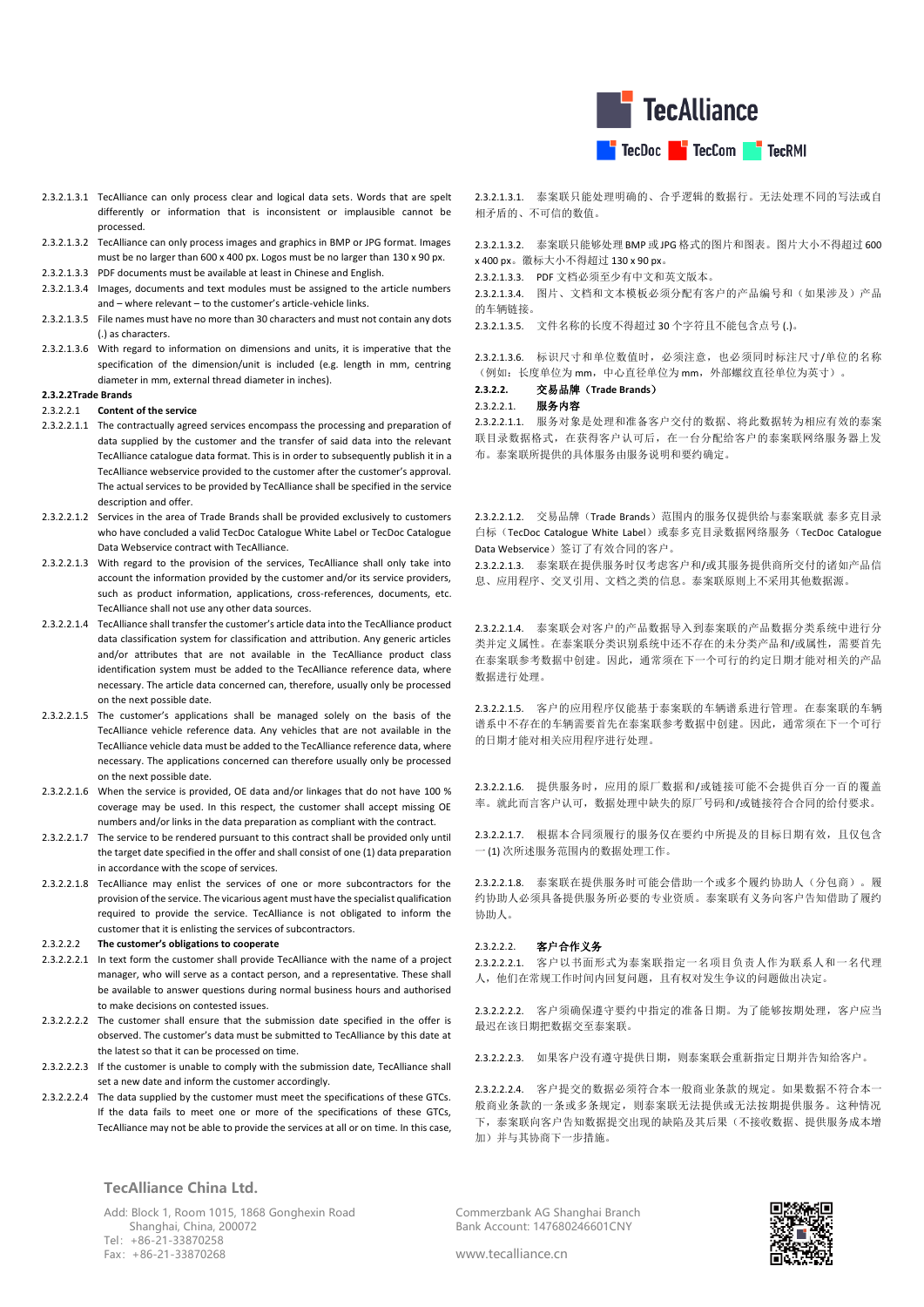

TecAlliance shall inform the customer of the faults in the data delivery and the consequences of this (rejection of the data, additional expenses for providing the services) and discuss with the customer how to proceed.

2.3.2.2.2.5 After TecAlliance has processed the data, it shall be sent to the customer to be checked and approved. The processed data shall be deemed to have been approved if the customer fails to raise any objections with regard to the services rendered in text form within three (3) days.

#### 2.3.2.2.3 **Specifications regarding the data provided**

- 2.3.2.2.3.1 TecAlliance can only process clear and logical data sets. Words that are spelt differently or information that is inconsistent or implausible cannot be processed.
- 2.3.2.2.3.2 TecAlliance can only process images and graphics in BMP or JPG format. Images must be no larger than 600 x 400 px. Logos must be no larger than 130 x 90 px.
- 2.3.2.2.3.3 PDF documents must be available at least in English and Chinese.
- 2.3.2.2.3.4 Images, documents and text modules must be assigned to the article numbers and – where relevant – to the customer's article-vehicle links.
- 2.3.2.2.3.5 File names must have no more than 30 characters and must not contain any dots (.) as characters.
- 2.3.2.2.3.6 With regard to information on dimensions and units, it is imperative that the specification of the dimension/unit is included (e.g. length in mm, centring diameter in mm, external thread diameter in inches).

#### **2.3.3 Order Manager Implementation Services**

#### **2.3.3.1 Content of the service**

- 2.3.3.1.1 The scope of services is the provision of consulting and implementation services for Order Manager, especially in the following areas:
	- Appointing a central contact person
	- Roll-out support (e.g. setting up business relationships, configuring the dispatcher)
	- Consulting services for reverse messages (order confirmation, dispatch advice and invoice)
	- Order Connect 5 Server Updates (only patches from TecAlliance Order Manager solutions)
	- Customer-specific SAP requirements and/or Order Manager solutions
	- Telephone consultation that does not fall under other projects
- 2.3.3.1.2 The following areas are not included in the services to be rendered according to this contract:
	- Release change (only on relation to TecAlliance solutions)
	- New installations
	- Add-ons
	- Workshops
	- Licence costs

2.3.3.1.3 The services in this section shall be rendered in English and Chinese.

### **2.3.3.2The customer's obligations to cooperate**

- 2.3.3.2.1.1 The customer is obligated to set up functioning, high-performance and state-ofthe-art access (direct access) to the TecAlliance server. The access authorisation shall be regulated by TecAlliance in coordination with the customer.
- 2.3.3.2.1.2 The customer shall be available to TecAlliance to answer content-related enquiries on the accesses. In this regard, the customer shall provide TecAlliance in text form with the name of an English or Chinese-speaking project manager, who will serve as a contact person, and a representative. These shall be available to answer questions during normal business hours and authorised to make decisions on contested issues.

#### **2.3.3.3Project schedule**

If the services in this section are rendered as part of an implementation project, the project is considered complete after successful testing within a test scenario to which the customers have agreed. The customer shall confirm the successful running of the test and the completion of the project by signing an acceptance protocol. The project shall be considered to have been completed and accepted if the acceptance protocol is not signed within a period of four (4) weeks after the test.

### **2.3.3.4Liability**

2.3.3.4.1.1 The liability of TecAlliance for data loss in connection with the service rendered in this section shall be restricted to the typical cost of restoration that would have

**TecAlliance China Ltd.**

Add: Block 1, Room 1015, 1868 Gonghexin Road Shanghai, China, 200072 Tel:+86-21-33870258 Fax:+86-21-33870268

2.3.2.2.2.5. 泰案联进行处理后,将数据传输给客户以进行检查和批准。 如果客户未在三 (3) 天内以书面形式就所提供的服务提出异议,则经过编辑的数据视作 获得批准。

## 2.3.2.2.3. 针对所提交数据的规定

2.3.2.2.3.1. 泰案联只能处理明确的、合乎逻辑的数据行。无法处理不同的写法或自 相矛盾的、不可信的数值。

2.3.2.2.3.2. 泰案联只能够处理 BMP 或 JPG 格式的图片和图表。图片大小不得超过 600 x 400 px。徽标大小不得超过 130 x 90 px。

2.3.2.2.3.3. PDF 文档必须至少有中文和英文版本。

2.3.2.2.3.4. 图片、文档和文本模板必须分配有客户的产品编号和(如果涉及)产品 的车辆链接。

2.3.2.2.3.5. 文件名称的长度不得超过 30 个字符且不能包含点号 (.)。

2.3.2.2.3.6. 标识尺寸和单位数据时,必须注意,也必须同时标注尺寸/单位的名称 (例如:长度单位为 mm,中心直径单位为 mm,外部螺纹直径单位为英寸)。

## **2.3.3.** 订单管理(**Order Manager**)实施服务

### **2.3.3.1.** 服务内容

2.3.3.1.1. 服务内容是提供订单管理(Order Manager)范围内的、尤其是下列范围 内的咨询和实施服务:

- 指定一名中心联系人
- 新品推出(Roll-Out)支持(例如:创建业务关系、配置调度程序)
- 有关消息反馈的咨询服务(订单确认、交货通知和发票)
- 订单连接 5 号服务器升级(Order Connect 5 Server Updates)(仅泰案联订 单管理解决方案的补丁)
- 客户特定的企业管理解决方案(SAP)定制要求或订单管理解决方案
- 其他项目中不包含的电话咨询

2.3.3.1.2. 下列领域不包含在基于本合同提供的服务中:

- 发布的变更(仅涉及泰案联解决方案)
- 新安装
- 插件
- $\bullet$  研讨会
- 许可证费用

2.3.3.1.3. 根据本章节提供的服务仅以中文和英文提供。

## **2.3.3.2.** 客户合作义务

2.3.3.2.1.1. 客户有义务在泰案联的服务器上为泰案联创建一个功能正常、运作良 好、符合最新技术水平的访问端口(直接访问)。访问权限由泰案联与客户协调确 定。

2.3.3.2.1.2. 泰案联如对访问有疑问,客户应该提供解答。为此,客户以书面形式为 泰案联指定一名通晓英语或中文的项目负责人作为对口联系人和一名代理人,他们在 常规工作时间内回复问题,且有权对发生争议的问题做出决定。

## **2.3.3.3.** 项目流程

如果根据本章节提供的服务是作为实施项目的一部分提供的,那么在客户约定的试用 场景内成功进行试用后,则视作项目结束。客户通过在验收记录文件中签字,确认成 功试用并确认项目结束。如果未在试用后四(4) 周内在验收协议上签名, 则项目也视作 结束且通过验收。

### **2.3.3.4.** 责任

2.3.3.4.1.1. 泰案联对于根据本章节所提供服务相关的数据丢失事件所承担的责任, 仅限于客户以定期和风险适当的方式制定的备份副本所需的典型还原费用。

Commerzbank AG Shanghai Branch Bank Account: 147680246601CNY